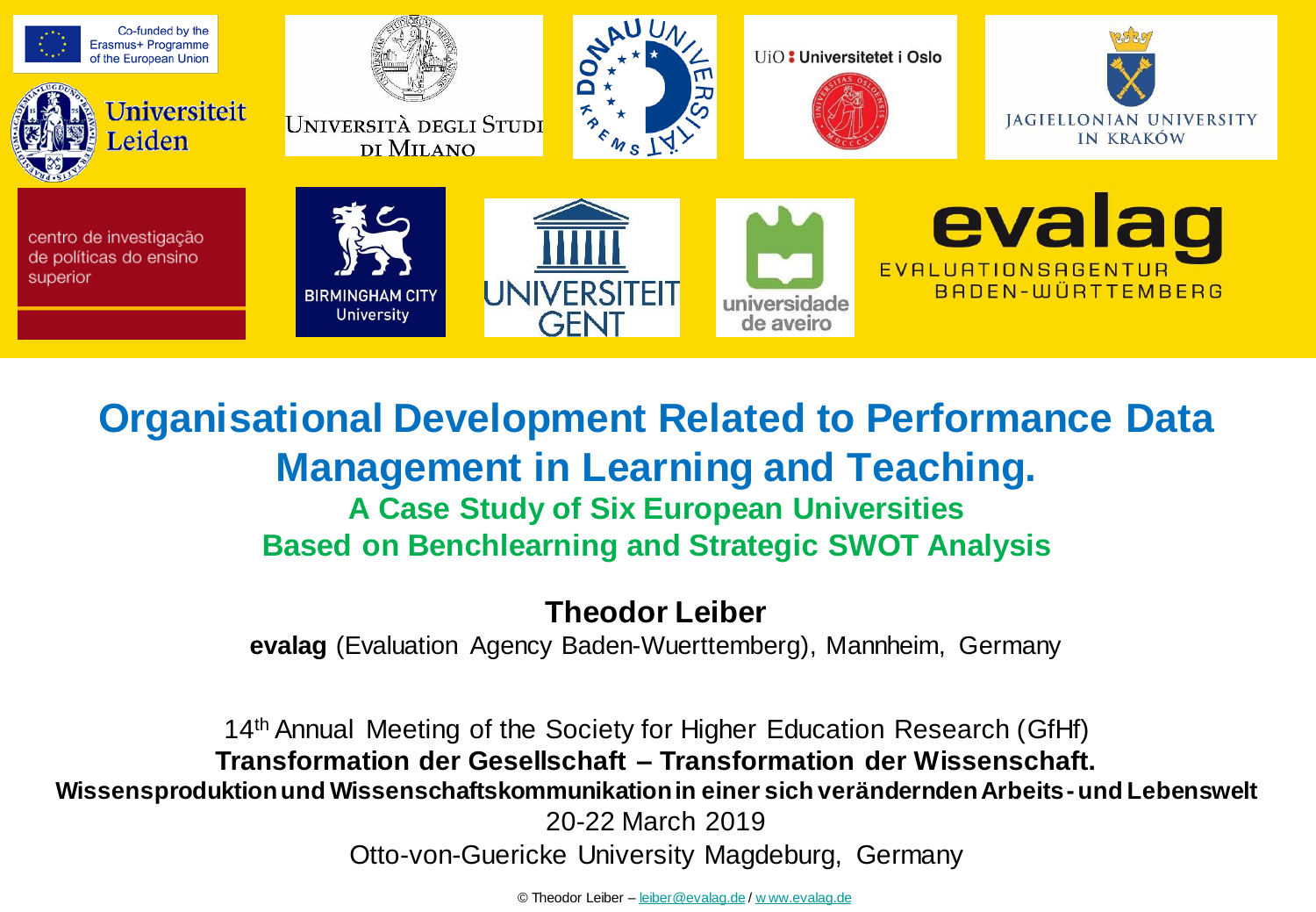

Co-funded by the Erasmus+ Programme of the European Union

What's in a name? That which we call a rose by any other name would smell as sweet.

> **William Shakespeare** English poet and playwright

> > (1564-1616)

evalag BADEN-WÜRTTEMBERG

Benchmarking

**Tornets** 

Lernen von den Besten

- **Background & motivation**
- **Case study & sample**
- **Goals & methodology of study**
- **Benchlearning of Performance Data Governance & Management (PDG/PDM) and strategic SWOT analysis Erfolgreiches**
- **Summary**
- Some limitations of the case study



Keywords: benchlearning; digital performance data management; evidence-basedorganizational change and development; higher education institutions; learning and teaching; performance indicators; strategy; SWOT analysis

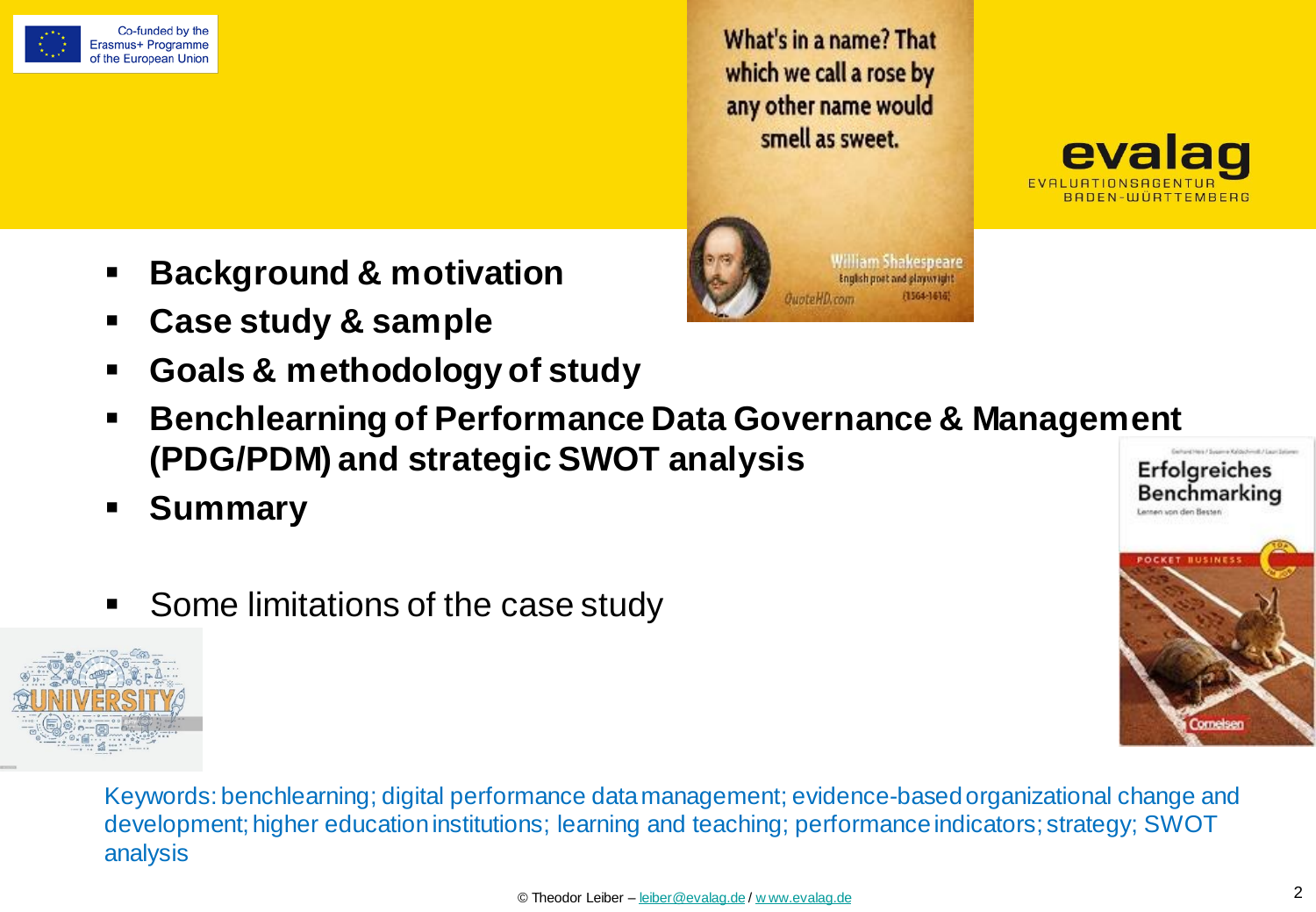



# **Background and motivation**

• HE worldwide: increasing 'massification', **digitisation**, globalisation and **competition**, all under the condition of **decreasing resources**

Smarter University

- strong need in HEIs for **development-oriented quality management** (QM) and **evidence-based organisational change and development** (EBOCD) (e.g. Leiber, 2019b) to make HEIs fit for facing future challenges through **targeted strategy building and implementation**, particularly in **learning and teaching** (L&T)
	- **Performance Data Governance (PDG)** & **Performance Data Management (PDM)**
- Thus, **case/field study of EBOCD in six European universities** related to their PDG/PDM models in L&T – universities from Austria, Belgium, Italy, Poland, Portugal and the United Kingdom cooperating in an EU-funded project for strategic partnership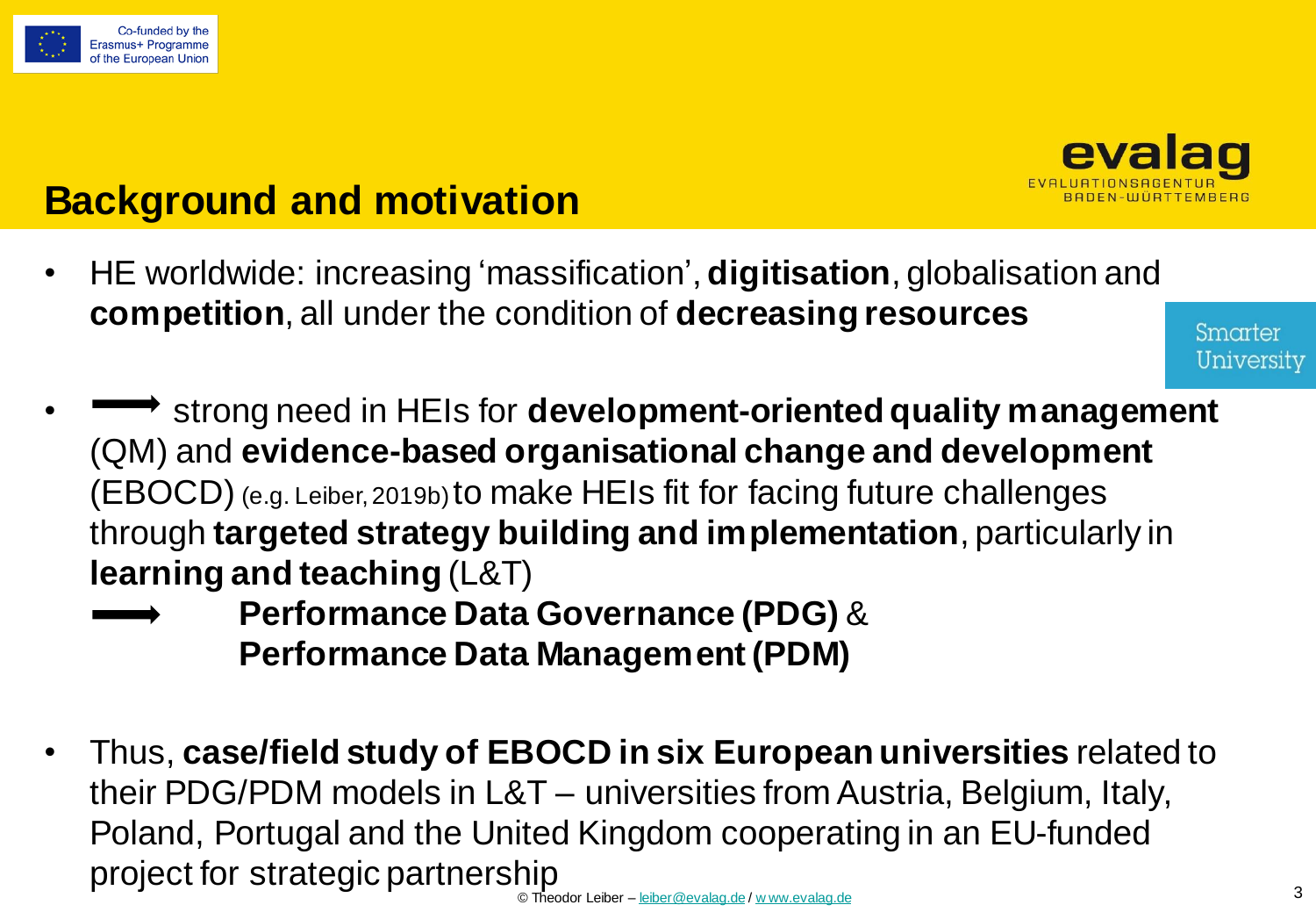# Co-funded by the<br>Erasmus+ Programme<br>of the European Union

## **Case study and sample**

| <b>Country</b>     | <b>University</b>                 | <b>Characteristics</b>                                                                                             | <b>No. students</b> |
|--------------------|-----------------------------------|--------------------------------------------------------------------------------------------------------------------|---------------------|
| <b>Austria</b>     | <b>Danube University Krems</b>    | <b>Further education</b>                                                                                           | 9,000               |
| <b>Belgium</b>     | <b>Ghent University</b>           | Comprehensive university                                                                                           | 41,000              |
| <b>Italy</b>       | University of Milan               | Comprehensive university                                                                                           | 63,000              |
| Poland             | Jagiellonian University<br>Kraków | Comprehensive university                                                                                           | 44,000              |
| Portugal           | University of Aveiro              | Natural, social, engineering,<br>medical sciences;<br>polytechnics profile; Public<br>foundation under private law | 15,000              |
| <b>UK</b>          | <b>Birmingham City University</b> | Health social, engineering<br>sciences; business and law;<br>art, media and design;<br>Polytechnics roots          | 24,000              |
| Germany            | evalag                            | Evaluations, accreditations,<br>counseling, HE research                                                            | n/a                 |
| <b>Netherlands</b> | <b>Expert from Uni Leiden</b>     |                                                                                                                    |                     |
| <b>Norway</b>      | <b>Expert from Uni Oslo</b>       |                                                                                                                    |                     |
| Portugal           | <b>Expert from CIPES</b>          |                                                                                                                    |                     |

 $ty^{\dagger}$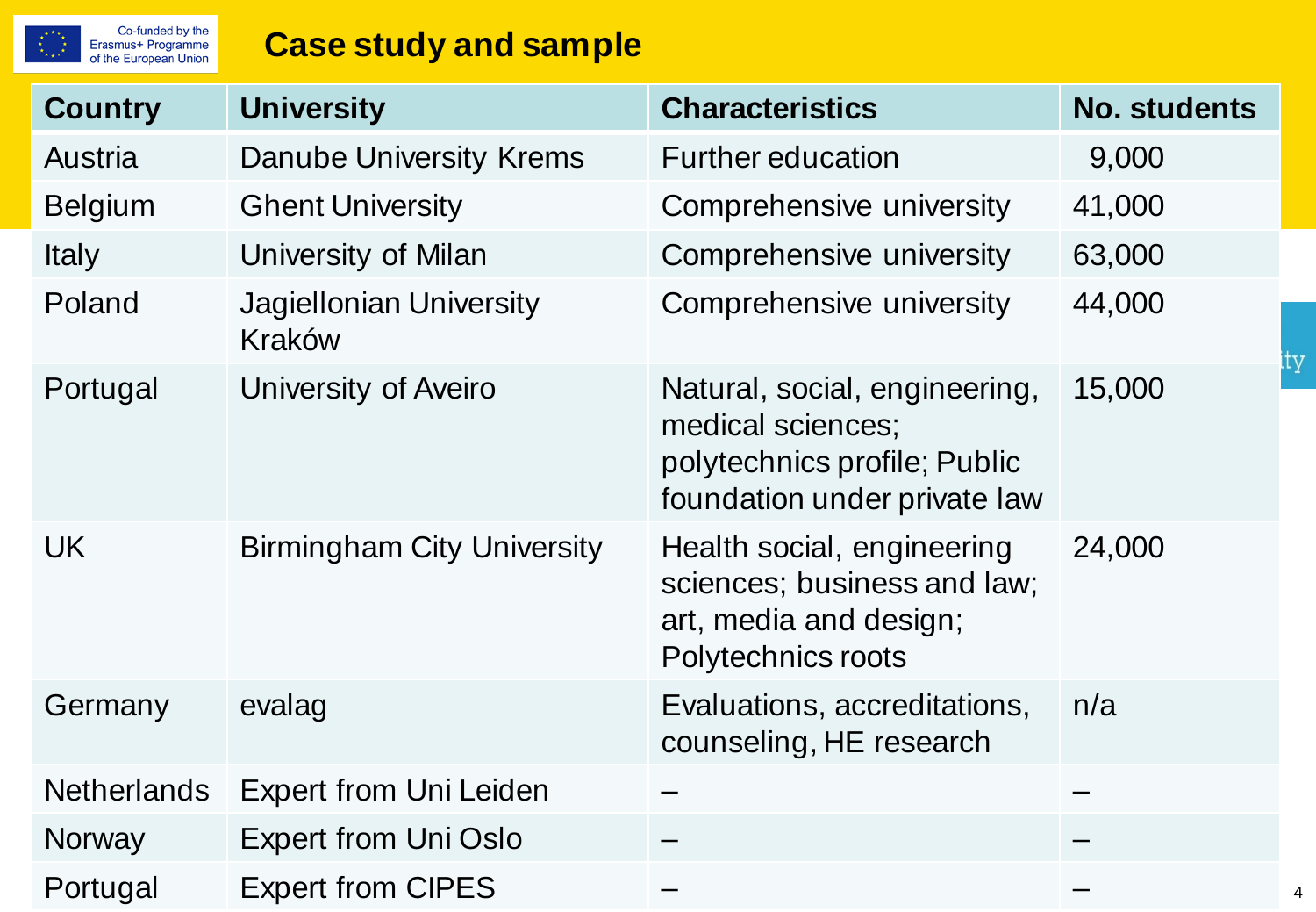



## **Goals and Methodology**

#### **Workflow (schematic main steps) of SQELT project (planning phase – not updated)**

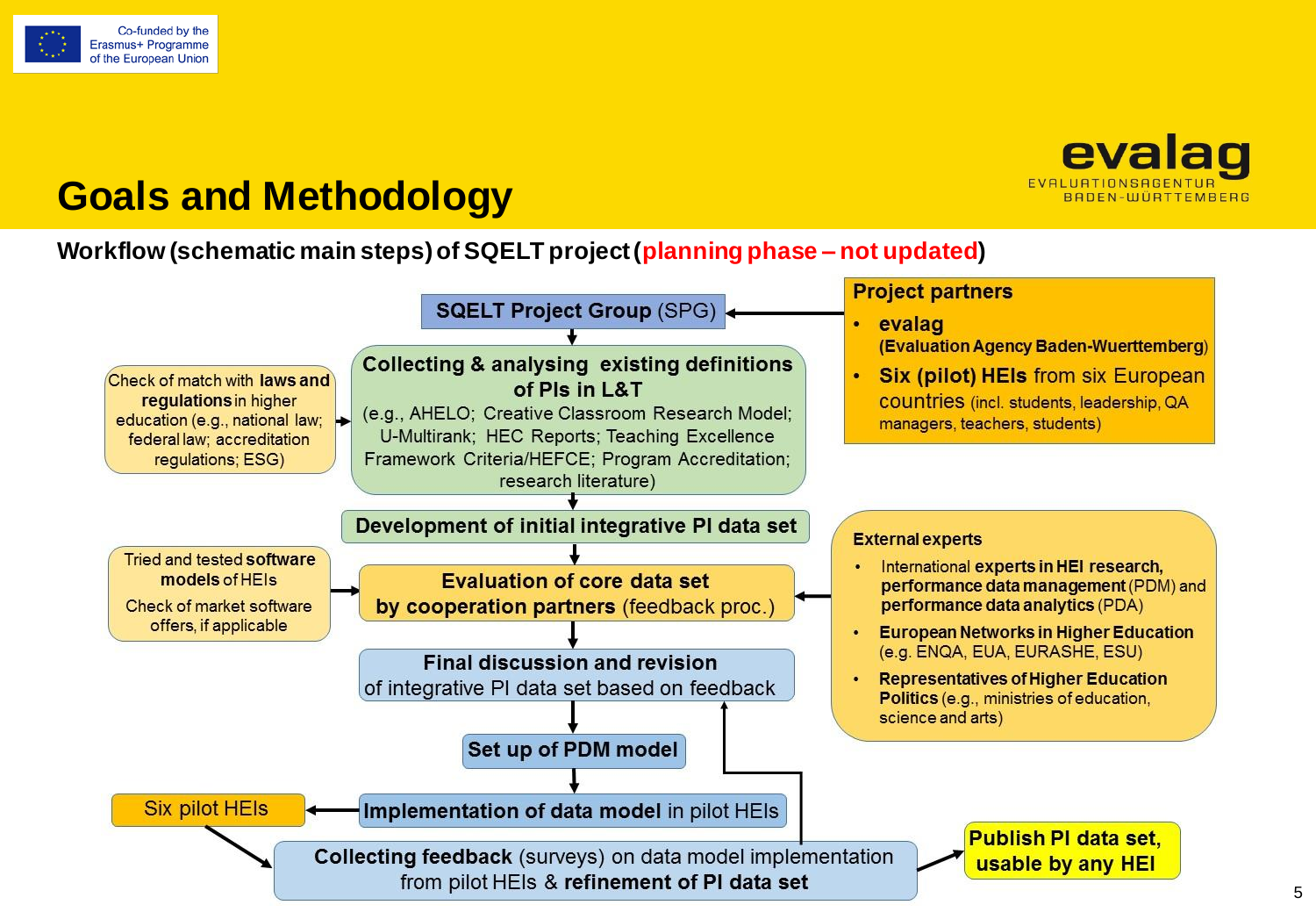![](_page_5_Picture_0.jpeg)

![](_page_5_Picture_1.jpeg)

## **Goals and Methodology**

- Two main goals: **individual benchlearning** at partner HEIs & **intensive case study**  including **generic results** (e.g. SQELT Manual; publications) (e.g. Leiber, 2019a)
- Aims at **comprehensive set of performance indicators** (PIs) **for L&T** and their **PDG/PDM framework**
- Builds on **available models of (D)PDG/(D)PDM in L&T**, a **literature analysis**, **benchlearning** and **surveys** with respect to (D)PDM models of **sample HEIs**, and **external experts**' knowledge
- Builds on various PI models (e.g. AHELO; Creative Classroom Research Model (Uni Leuven); **U Multirank**; HEC Reports; TEF/HEFCE; Program Accreditation; **NSSE Engagement Indicators**; **QILT** (Australian Quality Indicators for L&T); …)
- Contributes to **'Research on Indicators of Teaching Quality'** recently recommended to the European Parliament (Wächter et al., 2015)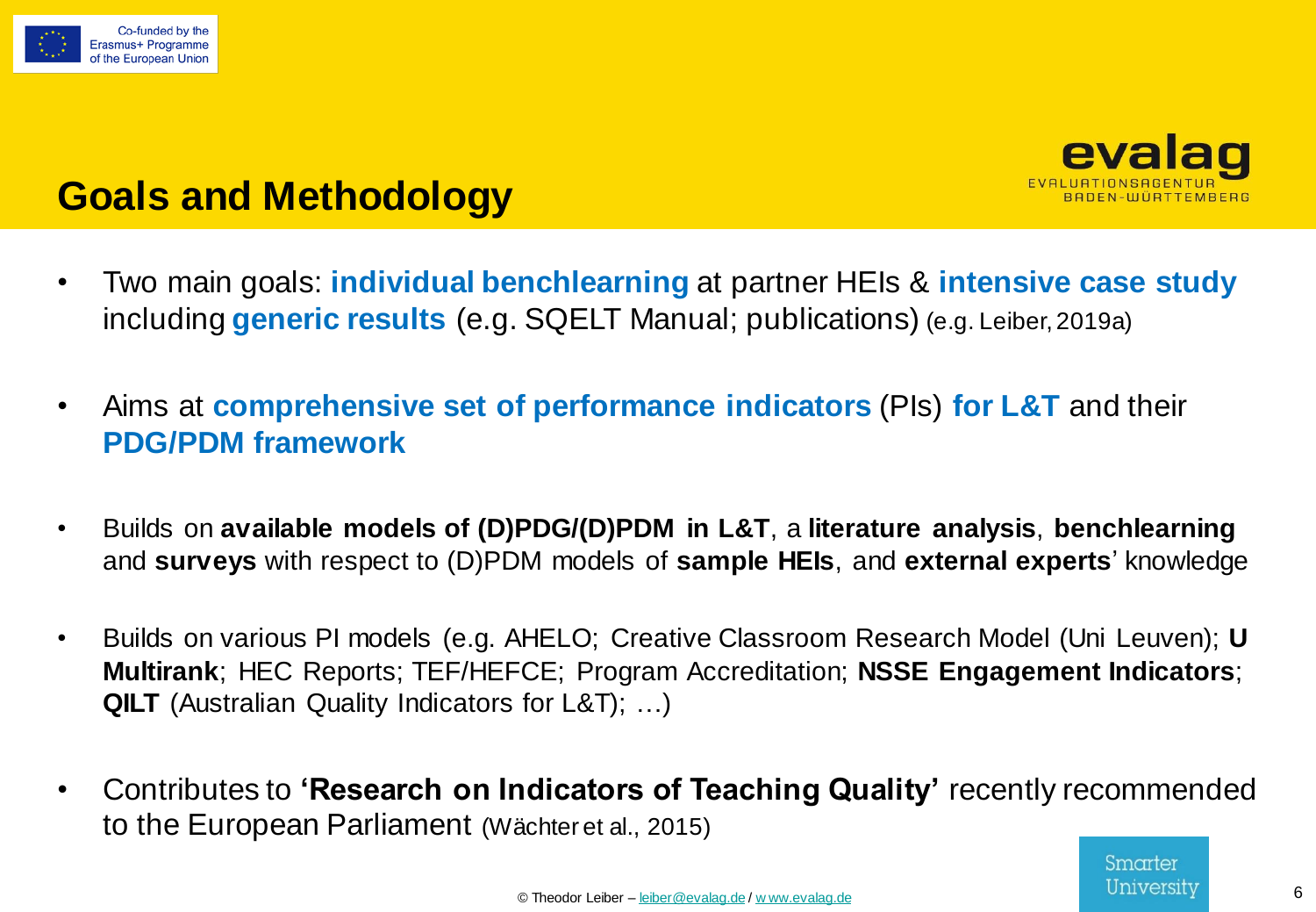![](_page_6_Picture_0.jpeg)

![](_page_6_Picture_2.jpeg)

# **Goals and Methodology**

## **<https://www.evalag.de/sqelt/>**

![](_page_6_Figure_5.jpeg)

"Path-breaking research is, by definition, exploratory" (Gerring, 2004, p. 349).

![](_page_6_Picture_7.jpeg)

![](_page_6_Picture_8.jpeg)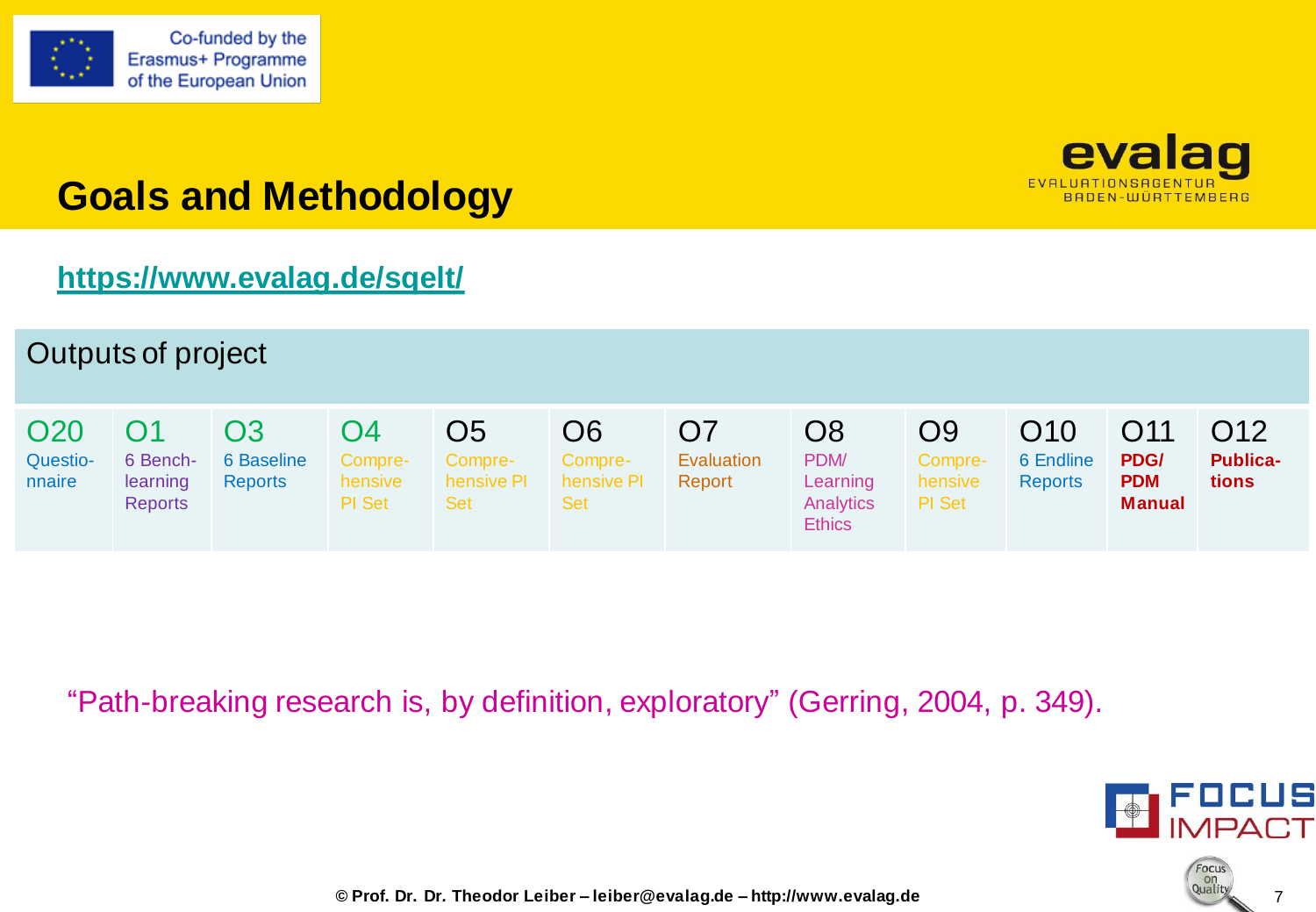![](_page_7_Picture_0.jpeg)

![](_page_7_Figure_1.jpeg)

© Theodor Leiber – [leiber@evalag.de](mailto:leiber@evalag.de) / [w ww.evalag.de](http://www.evalag.de/) 8 Benchlearning is a way of monitoring and assessing the strategies and performance of an organization against comparable, good-practice competitors; it includes an ongoing performance improvement strategy and change management process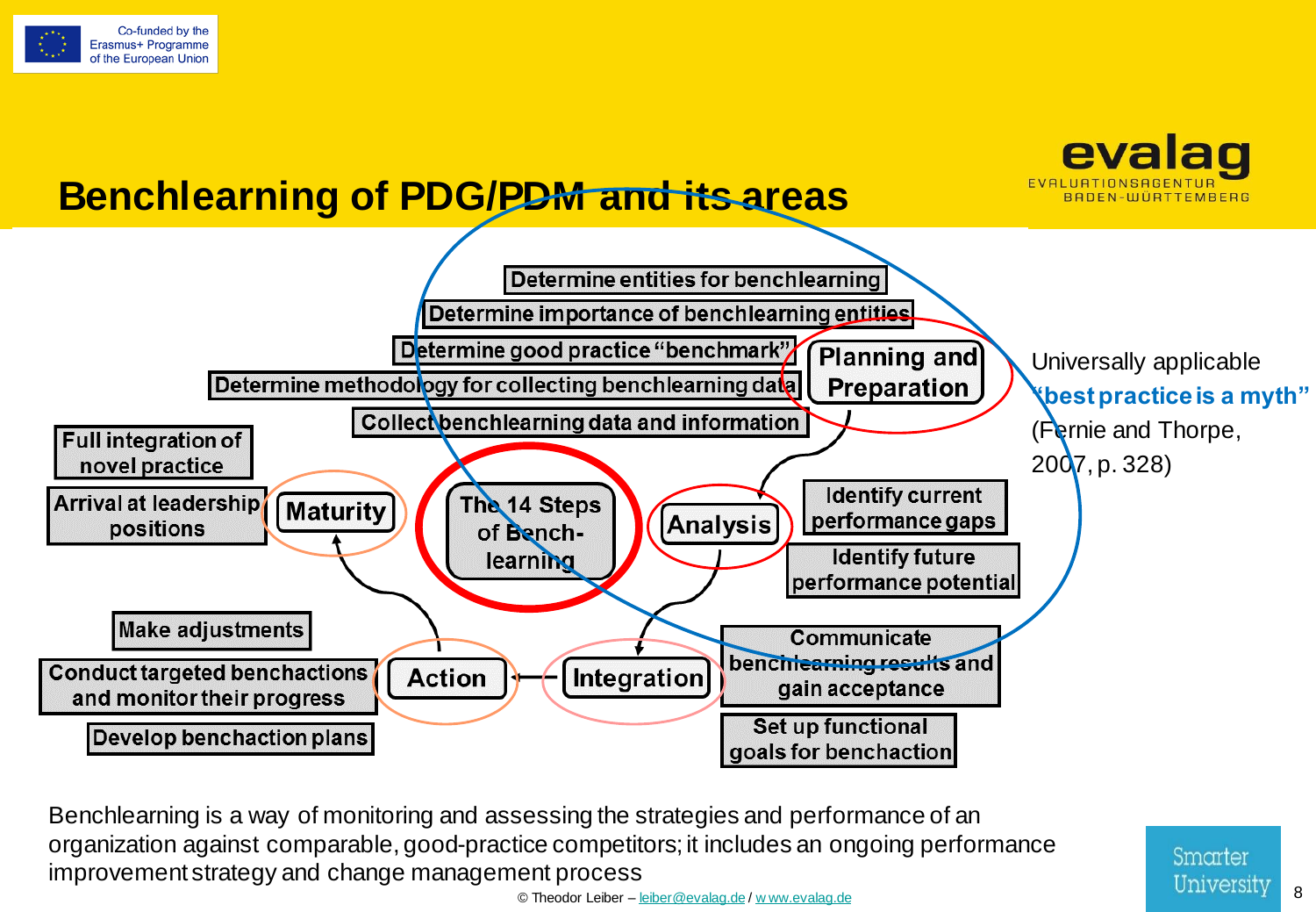![](_page_8_Picture_0.jpeg)

![](_page_8_Picture_1.jpeg)

## **Benchlearning of PDG/PDM and its areas**

Dimensions of benchlearning object

- Performance data **governance** (PDG)
- **Participation** of stakeholders
- Performance data **management** (PDM)
- **Performance indicators**, simple and non-simple (SPIs/PIs)
- **Learning Analytics**
- **IT** resources and software solutions
- Human and financial **resources**
- **Ethics** of (D)PDG and (D)PDM
- **Policy framework** of university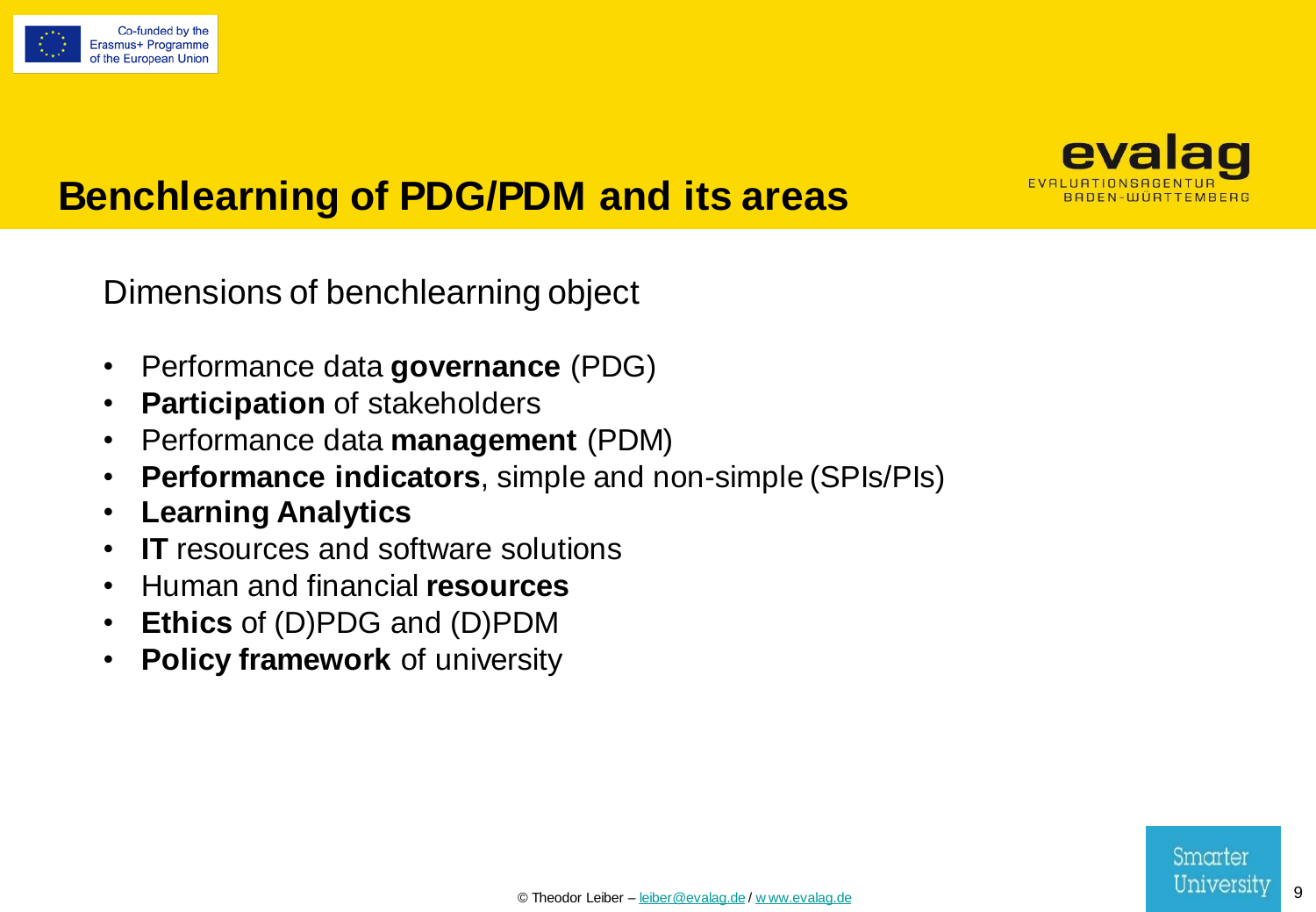![](_page_9_Picture_0.jpeg)

#### **Strategy matrix for SWOTs of a selected area of analysis/dimension of BL object**

![](_page_9_Picture_2.jpeg)

|                                                    |               | Weaknesses (W)<br>(clearly defined; prioritised)            |                |               | <b>Opportunities (O)</b><br>(clearly defined; prioritised)     |    |                                 | Threats(T) | (clearly defined; prioritised)                            |    |          |
|----------------------------------------------------|---------------|-------------------------------------------------------------|----------------|---------------|----------------------------------------------------------------|----|---------------------------------|------------|-----------------------------------------------------------|----|----------|
|                                                    | $\mathbf 1$ . | 2.                                                          | 3 <sub>1</sub> | $\mathbf 1$ . | 2.                                                             | 3. | $\ddotsc$                       | 1.         | 2.                                                        | 3. | $\cdots$ |
| Strengths (S)<br>(clearly defined;<br>prioritised) | (S/W)         | <b>Strengths-based strategies</b><br>to overcome weaknesses |                | (S/O)         | <b>Strengths-based strategies to</b>                           |    | take advantage of opportunities | (ST)       | <b>Strengths-based</b><br>strategies to avoid threats     |    |          |
| 1.                                                 |               |                                                             |                |               |                                                                |    |                                 |            |                                                           |    |          |
| 2.                                                 |               |                                                             |                |               |                                                                |    |                                 |            |                                                           |    |          |
| $\sim 100$                                         |               |                                                             |                |               |                                                                |    |                                 |            |                                                           |    |          |
| <b>Other</b><br>measures                           | (M/W)         | <b>Measure-based strategies</b><br>to overcome weaknesses   |                | (M/O)         | Measure-based strategies to<br>take advantage of opportunities |    |                                 |            | <b>Measure-based strategies</b><br>to avoid threats (M/T) |    |          |
| 1.                                                 |               |                                                             |                |               |                                                                |    |                                 |            |                                                           |    |          |
| 2.                                                 |               |                                                             |                |               |                                                                |    |                                 |            |                                                           |    |          |
| <b>ALC</b>                                         |               |                                                             |                |               |                                                                |    |                                 |            |                                                           |    |          |

Revised after (Leiber, Stensaker & Harvey, 2018, p. 355, Table 3)

![](_page_9_Picture_5.jpeg)

#### © Theodor Leiber – [leiber@evalag.de](mailto:leiber@evalag.de) / [w ww.evalag.de](http://www.evalag.de/) 10 Strategy matrix "aims at **utilising strengths to overcome weaknesses, exploit opportunities and avoid threats**" (Leiber, Stensaker & Harvey, 2018, p. 355).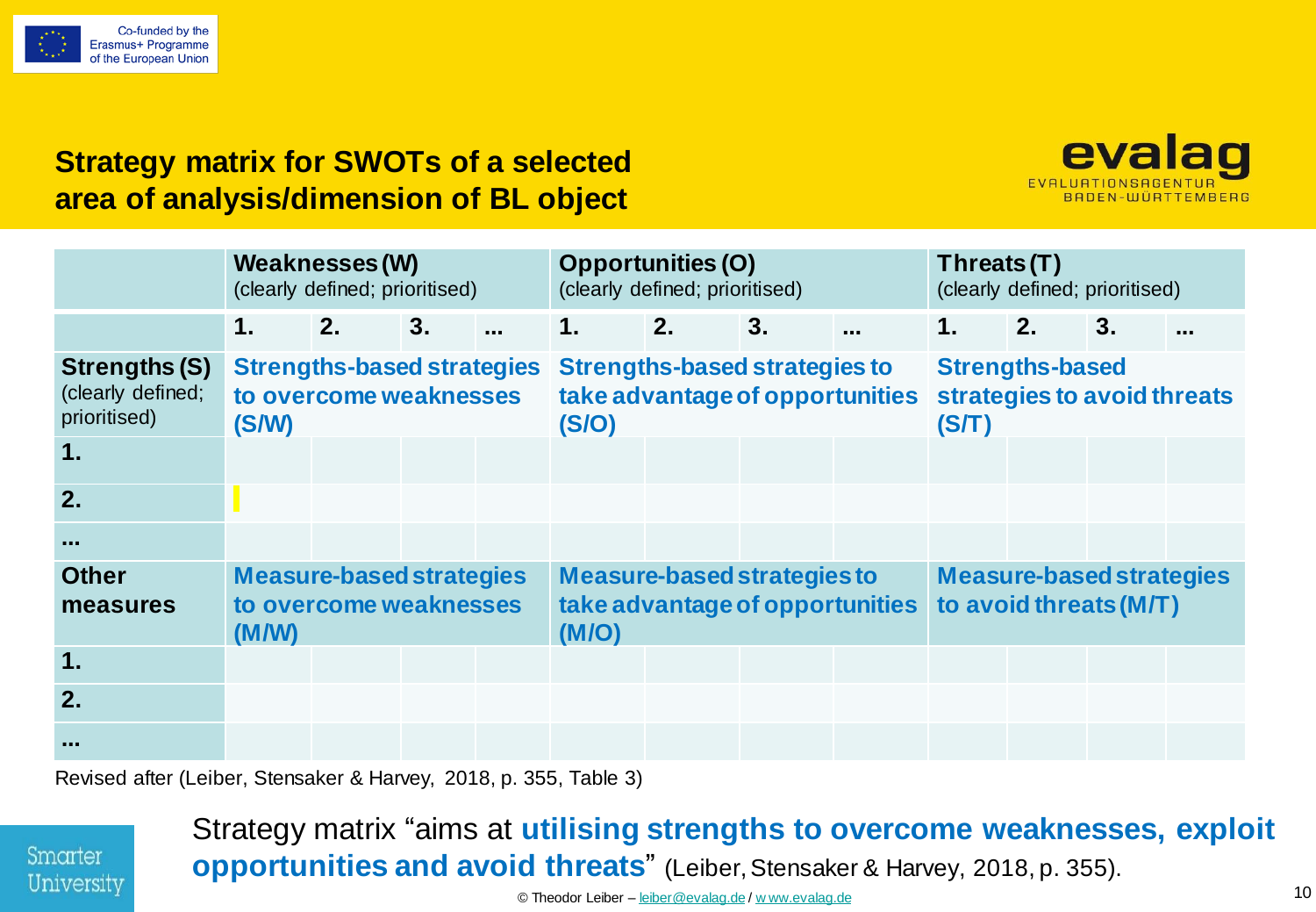![](_page_10_Picture_0.jpeg)

|                                          | <b>SWOTs of PDG</b>                                                                                                                                                                                                                                                                                                                                                                                                                                                                                                                                                                                                                                                                                                                                                                                                                                                  |                                                                                                                                                                                                                                                                                                                                                                                                                                                                                                                                |                                  |     |                                                                                                                           |  |  |
|------------------------------------------|----------------------------------------------------------------------------------------------------------------------------------------------------------------------------------------------------------------------------------------------------------------------------------------------------------------------------------------------------------------------------------------------------------------------------------------------------------------------------------------------------------------------------------------------------------------------------------------------------------------------------------------------------------------------------------------------------------------------------------------------------------------------------------------------------------------------------------------------------------------------|--------------------------------------------------------------------------------------------------------------------------------------------------------------------------------------------------------------------------------------------------------------------------------------------------------------------------------------------------------------------------------------------------------------------------------------------------------------------------------------------------------------------------------|----------------------------------|-----|---------------------------------------------------------------------------------------------------------------------------|--|--|
| <b>Strengths</b><br>1.<br>2.<br>3.<br>4. | Recognition on institutional level/by leadership of the importance of<br>performance data, (simple and non-simple) PIs and their analysis<br>and interpretation, particularly in L&T (at certain sample HEIs)<br>Recognition on institutional level/by leadership that staff and other<br>stakeholders need to be able to access PDM data and information in<br>appropriate and responsible ways (at certain sample HEIs)<br>Meta-strategic decision to build a HEI-wide PDM system that works<br>for all relevant stakeholders in appropriate ways (at certain sample<br>HEIs)<br>Willingness of leadership and staff to establish organisational<br>structures and processes aimed at optimizing the processing and<br>presentation of the collected performance data and information (e.g.<br>installation of de-bureaucracy team; consolidation of IT works) (at | Weaknesses<br>No (well-)developed PDG at the institutional<br><u> 1.</u><br>and/or faculty/department levels (at certain<br>sample HEIs)<br>No or poor representation of PDM in mission<br>2.<br>statements on various organisational levels<br>Performance data and information is mainly, if<br>3.<br>not exclusively used for reporting<br>(accountability towards HE politics and the<br>public), less for the enhancement of<br>performance (at certain sample HEIs)<br><b>Lack of leadership commitment to PDM</b><br>4. | valad                            |     |                                                                                                                           |  |  |
| 5.                                       | certain sample HEIs)<br>Established and accepted educational strategy underpins PDG (at<br>certain sample HEIs)                                                                                                                                                                                                                                                                                                                                                                                                                                                                                                                                                                                                                                                                                                                                                      |                                                                                                                                                                                                                                                                                                                                                                                                                                                                                                                                |                                  |     |                                                                                                                           |  |  |
|                                          | <b>Opportunities</b>                                                                                                                                                                                                                                                                                                                                                                                                                                                                                                                                                                                                                                                                                                                                                                                                                                                 |                                                                                                                                                                                                                                                                                                                                                                                                                                                                                                                                | <b>Threats</b><br>1.             |     | A failing coordination between the goals of the<br>HEI's management and the goals of the<br>faculties with respect to PDM |  |  |
|                                          | Strategy matrix and its recommendations for organisational development                                                                                                                                                                                                                                                                                                                                                                                                                                                                                                                                                                                                                                                                                                                                                                                               |                                                                                                                                                                                                                                                                                                                                                                                                                                                                                                                                |                                  |     |                                                                                                                           |  |  |
|                                          | W                                                                                                                                                                                                                                                                                                                                                                                                                                                                                                                                                                                                                                                                                                                                                                                                                                                                    |                                                                                                                                                                                                                                                                                                                                                                                                                                                                                                                                |                                  | O   | Τ                                                                                                                         |  |  |
|                                          | 1.                                                                                                                                                                                                                                                                                                                                                                                                                                                                                                                                                                                                                                                                                                                                                                                                                                                                   | 2.                                                                                                                                                                                                                                                                                                                                                                                                                                                                                                                             | 3.                               | 1.  | 1.                                                                                                                        |  |  |
| S                                        | S/W                                                                                                                                                                                                                                                                                                                                                                                                                                                                                                                                                                                                                                                                                                                                                                                                                                                                  |                                                                                                                                                                                                                                                                                                                                                                                                                                                                                                                                |                                  | S/O | S/T                                                                                                                       |  |  |
| 1.                                       | <b>Establish shared understanding</b>                                                                                                                                                                                                                                                                                                                                                                                                                                                                                                                                                                                                                                                                                                                                                                                                                                |                                                                                                                                                                                                                                                                                                                                                                                                                                                                                                                                |                                  |     |                                                                                                                           |  |  |
| 2.                                       | of the various purposes (evaluate;                                                                                                                                                                                                                                                                                                                                                                                                                                                                                                                                                                                                                                                                                                                                                                                                                                   | <b>Introduce PDG in HEI's strategy</b>                                                                                                                                                                                                                                                                                                                                                                                                                                                                                         | <b>Develop focus</b>             |     |                                                                                                                           |  |  |
| 3.<br>4.                                 | control; budget; motivate; promote;<br>celebrate; learn; improve) of PDM at statements, structure and<br>institutional leadership level and<br>across the largely autonomous<br>institutional (sub-) units                                                                                                                                                                                                                                                                                                                                                                                                                                                                                                                                                                                                                                                           | documents (e.g. mission<br>development plans) on various<br>organisational levels                                                                                                                                                                                                                                                                                                                                                                                                                                              | on<br>performance<br>enhancement | n/a | <b>Establish working</b><br>communication and<br>coordination channels<br>between HEI management                          |  |  |
|                                          |                                                                                                                                                                                                                                                                                                                                                                                                                                                                                                                                                                                                                                                                                                                                                                                                                                                                      |                                                                                                                                                                                                                                                                                                                                                                                                                                                                                                                                | (instead of                      |     |                                                                                                                           |  |  |
| 5.                                       |                                                                                                                                                                                                                                                                                                                                                                                                                                                                                                                                                                                                                                                                                                                                                                                                                                                                      |                                                                                                                                                                                                                                                                                                                                                                                                                                                                                                                                | reporting and<br>controlling)    |     | and the faculties with<br>respect to strategy<br>building                                                                 |  |  |
| Smar                                     | M/W                                                                                                                                                                                                                                                                                                                                                                                                                                                                                                                                                                                                                                                                                                                                                                                                                                                                  |                                                                                                                                                                                                                                                                                                                                                                                                                                                                                                                                |                                  | M/O | M/T                                                                                                                       |  |  |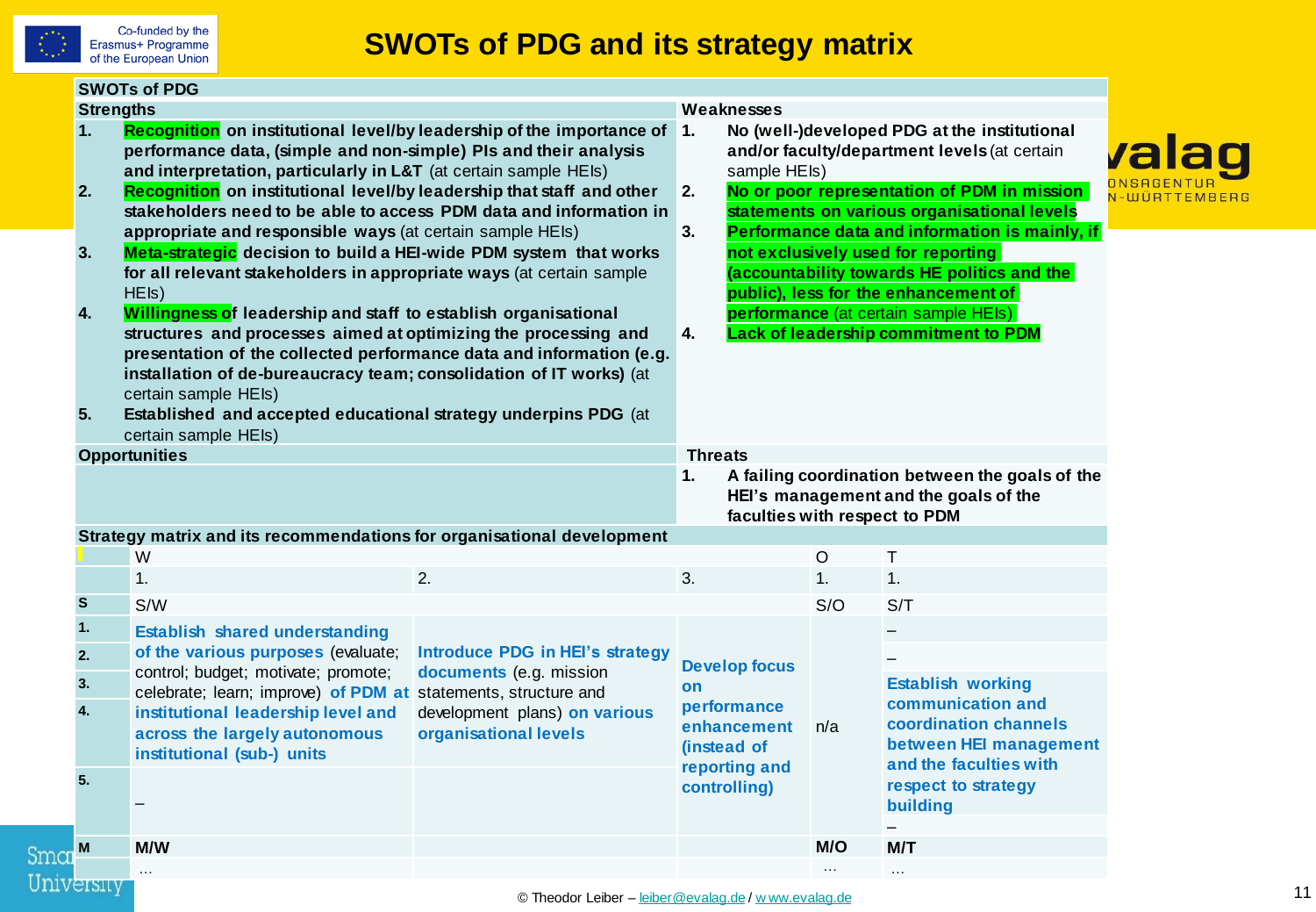![](_page_11_Picture_0.jpeg)

Co-funded by the Erasmus+ Programme of the European Union

#### **Basis for EBOCD recommendations – issues to be clarified**

| <b>PDG</b> domains                                                                                                                     | <b>Domain decisions</b>                                                                                                                                                                                                                                                                                                                                                                                                                 | <b>Potential roles or locus of</b><br>responsibility                                                                                                                                                          |
|----------------------------------------------------------------------------------------------------------------------------------------|-----------------------------------------------------------------------------------------------------------------------------------------------------------------------------------------------------------------------------------------------------------------------------------------------------------------------------------------------------------------------------------------------------------------------------------------|---------------------------------------------------------------------------------------------------------------------------------------------------------------------------------------------------------------|
| Data principles and<br>responsibilities:<br>clarifying the role of<br>performance data (PD)<br>as an asset and the<br>responsibilities | What are the uses of performance data (PD) for the organisation (i.e. the<br>university)?<br>What are the mechanisms for communicating organisational uses of PD on an<br>ongoing basis?<br>What are the desirable behaviours for employing PD as assets?<br>How are the opportunities for sharing and reuse of PD identified?<br>How does the regulatory environment influence the organisational uses of PD?                          | PD owner, individual and<br>organisational<br>PD producer/supplier<br>PD processor and dresser (e.g.<br>ranker)<br>PD steward<br>PD custodian<br>PD consumer<br>Organisational PD committee/council           |
| Data quality including<br>data processes and<br>technology:<br>establishing the<br>requirements of<br>intended use of PD               | What are the standards for PD quality with respect to accuracy, timeliness,<br>completeness and credibility?<br>What is the strategy for establishing and communicating PD quality?<br>How will PD quality as well as the associated strategy be evaluated?                                                                                                                                                                             | PD owner, individual and<br>organisational<br>PD subject matter expert<br>PD quality manager<br>PD quality analyst                                                                                            |
| Data interpretation:<br>establishing the<br>semantics of PD to<br>make it interpretable                                                | What is the program for documenting the semantics of PD?<br>How will PD be consistently defined and modelled so that it is interpretable?<br>What is the plan to keep different types of meta-PD up-to-date?                                                                                                                                                                                                                            | Organisation PD architect<br>Organisation PD modeller<br>PD modelling engineer<br>PD architect<br>Organisation architecture committee                                                                         |
| Data access:<br>specifying access<br>requirements of PD                                                                                | What is the organisational value of PD?<br>How will risk assessment be conducted on an ongoing basis?<br>How will assessment results be integrated with the overall compliance monitoring<br>efforts?<br>What are PD access standards and procedures?<br>What is the program for periodic monitoring and audit for compliance?<br>How is security awareness and education disseminated?<br>What is the program for backup and recovery? | PD owner, individual and<br>organisational<br>PD beneficiary<br>Chief information security officer<br>PD security officer<br>Technical security analyst<br>Organisation architecture<br>development committee |
| Data life cycle:<br>determining the<br>definition, production,<br>retention and<br>retirement of PD<br>narrer                          | How is PD inventoried?<br>What is the program for PD definition, production, retention, and retirement for<br>different types of PD?<br>How do the compliance issues related to legislation affect PD retention and<br>archiving?                                                                                                                                                                                                       | Organisation PD architect<br>Information chain manager                                                                                                                                                        |

Framework for PDG, adopted from (Kathri & B[rown, 2010](mailto:leiber@evalag.de)[, p. 149\) w](http://www.evalag.de/)ith revisions **Framework** for PDG, adopted from (Kathri & Brown, 2010)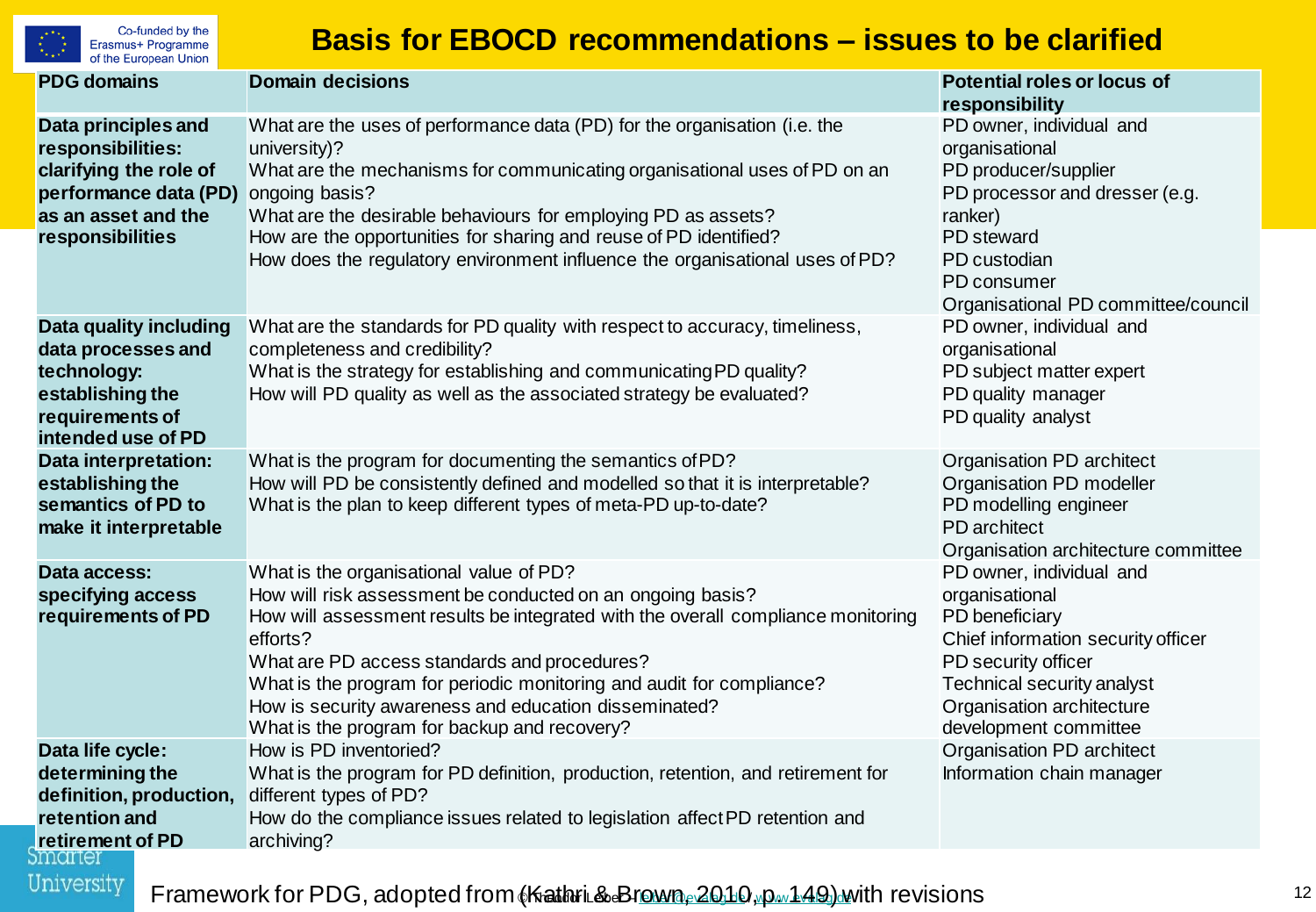![](_page_12_Picture_0.jpeg)

#### **SWOTs of PIs and its strategy matrix**

|                                                                                                                                                                                                                                                                                                                                                                                                                                                                                                                                                                                                                                                                                                          | <b>SWOTs of SPIs and PIs</b>                                |                                                                                                     |                                                                                                                     |                                                                                     |                                                                                                                                                                                                                                                                                                                                                                                                                                                                                                                                                                                                                                                                                                                                                                                                                               |                                                                       |                                                                                    |                                                                       |  |
|----------------------------------------------------------------------------------------------------------------------------------------------------------------------------------------------------------------------------------------------------------------------------------------------------------------------------------------------------------------------------------------------------------------------------------------------------------------------------------------------------------------------------------------------------------------------------------------------------------------------------------------------------------------------------------------------------------|-------------------------------------------------------------|-----------------------------------------------------------------------------------------------------|---------------------------------------------------------------------------------------------------------------------|-------------------------------------------------------------------------------------|-------------------------------------------------------------------------------------------------------------------------------------------------------------------------------------------------------------------------------------------------------------------------------------------------------------------------------------------------------------------------------------------------------------------------------------------------------------------------------------------------------------------------------------------------------------------------------------------------------------------------------------------------------------------------------------------------------------------------------------------------------------------------------------------------------------------------------|-----------------------------------------------------------------------|------------------------------------------------------------------------------------|-----------------------------------------------------------------------|--|
|                                                                                                                                                                                                                                                                                                                                                                                                                                                                                                                                                                                                                                                                                                          |                                                             |                                                                                                     |                                                                                                                     |                                                                                     |                                                                                                                                                                                                                                                                                                                                                                                                                                                                                                                                                                                                                                                                                                                                                                                                                               |                                                                       |                                                                                    |                                                                       |  |
| <b>Strengths</b><br>Improvement-oriented conceptualisation of existing SPIs of L&T (at<br>1.<br>certain sample HEIs)<br>High comparability of SPIs in national HE system because of Ministry-<br>2.<br>driven standardization (at certain sample HEIs)<br>Close-to-complete HEI-specific set of SPIs (at certain sample HEIs)<br>3.                                                                                                                                                                                                                                                                                                                                                                      |                                                             |                                                                                                     |                                                                                                                     |                                                                                     | Weaknesses<br>1.<br>Not all SPIs that could be relevant for L&T quality<br>improvement at the HEI are defined and/or collected and/or<br>used (at certain sample HEIs), e.g. lack of teachers' view<br>points in the PI sets, gap in the L&T environment PIs; broad<br>topic of student assessment is not looked at<br>2.<br><b>Existing SPI collection fails to adequately address current</b><br>needs of the HEI (at certain sample HEIs) (e.g. because PIs<br>are policy-driven)<br>Quality of SPI data and information is often questionable (e.g.<br>3.<br>collection through faculty and processing by staff; various<br>mechanisms for collecting data/information) (widespread; at<br>certain sample HEIs)<br>SPIs are numerous (at certain sample HEIs) which makes<br>4.<br>understanding and handling complicated |                                                                       |                                                                                    | $\overline{\mathbf{g}}$<br>WBERG                                      |  |
|                                                                                                                                                                                                                                                                                                                                                                                                                                                                                                                                                                                                                                                                                                          | <b>Opportunities</b>                                        |                                                                                                     |                                                                                                                     |                                                                                     | <b>Threats</b>                                                                                                                                                                                                                                                                                                                                                                                                                                                                                                                                                                                                                                                                                                                                                                                                                |                                                                       |                                                                                    |                                                                       |  |
| Development of SPIs that do not adequately grasp a certain<br>Introduction of additional SPIs in L&T and completion towards close-<br>$\vert$ 1.<br>1.<br>to-complete, HEI-specific set (e.g. filling gaps; completing profile such as<br><b>HEI</b> performance<br>2.<br>Danger of reducing PDM to only quantitative SPIs<br>continuing education and Lifelong Learning)<br>More transparency through use of internal SPIs (at certain sample HEIs)<br>2.<br>Availability of more data and information on social impact of HEI<br>3.<br>performance after integration on national students survey (at certain<br>sample HEIs)<br>Strategy matrix and its recommendations for organisational development |                                                             |                                                                                                     |                                                                                                                     |                                                                                     |                                                                                                                                                                                                                                                                                                                                                                                                                                                                                                                                                                                                                                                                                                                                                                                                                               |                                                                       |                                                                                    |                                                                       |  |
|                                                                                                                                                                                                                                                                                                                                                                                                                                                                                                                                                                                                                                                                                                          | W                                                           |                                                                                                     |                                                                                                                     |                                                                                     |                                                                                                                                                                                                                                                                                                                                                                                                                                                                                                                                                                                                                                                                                                                                                                                                                               | $\circ$                                                               | T                                                                                  |                                                                       |  |
|                                                                                                                                                                                                                                                                                                                                                                                                                                                                                                                                                                                                                                                                                                          | 1.                                                          | 2.                                                                                                  | 3.                                                                                                                  | 4.                                                                                  |                                                                                                                                                                                                                                                                                                                                                                                                                                                                                                                                                                                                                                                                                                                                                                                                                               | 1.                                                                    | 1.                                                                                 | 2.                                                                    |  |
| S                                                                                                                                                                                                                                                                                                                                                                                                                                                                                                                                                                                                                                                                                                        | S/W                                                         |                                                                                                     |                                                                                                                     |                                                                                     |                                                                                                                                                                                                                                                                                                                                                                                                                                                                                                                                                                                                                                                                                                                                                                                                                               | S/O                                                                   | S/T                                                                                |                                                                       |  |
| 1.                                                                                                                                                                                                                                                                                                                                                                                                                                                                                                                                                                                                                                                                                                       |                                                             |                                                                                                     |                                                                                                                     |                                                                                     |                                                                                                                                                                                                                                                                                                                                                                                                                                                                                                                                                                                                                                                                                                                                                                                                                               |                                                                       |                                                                                    |                                                                       |  |
| 2.                                                                                                                                                                                                                                                                                                                                                                                                                                                                                                                                                                                                                                                                                                       |                                                             |                                                                                                     |                                                                                                                     |                                                                                     |                                                                                                                                                                                                                                                                                                                                                                                                                                                                                                                                                                                                                                                                                                                                                                                                                               |                                                                       |                                                                                    |                                                                       |  |
| 3.                                                                                                                                                                                                                                                                                                                                                                                                                                                                                                                                                                                                                                                                                                       |                                                             |                                                                                                     |                                                                                                                     |                                                                                     |                                                                                                                                                                                                                                                                                                                                                                                                                                                                                                                                                                                                                                                                                                                                                                                                                               |                                                                       |                                                                                    |                                                                       |  |
|                                                                                                                                                                                                                                                                                                                                                                                                                                                                                                                                                                                                                                                                                                          | Complete<br>collected and<br>used SPI set<br>(HEI-specific) | Evaluate<br>performance<br>monitoring needs of<br>HEI and revise<br>existing SPI set<br>accordingly | Implement QA of<br>data acquisition and<br>stratify methodology<br>of SPI collection and according to<br>processing | Evaluate SPI<br>set for<br>possibilities of<br>reducing<br>HEI profile and<br>needs |                                                                                                                                                                                                                                                                                                                                                                                                                                                                                                                                                                                                                                                                                                                                                                                                                               | Complete SPI set<br>towards close-to-<br>complete HEI-specific<br>set | Evaluate SPI set for<br>adequate<br>representation/<br>grasp of HEI<br>performance | Complement SPI<br>set with set of<br>qualitative (non-<br>simple) Pls |  |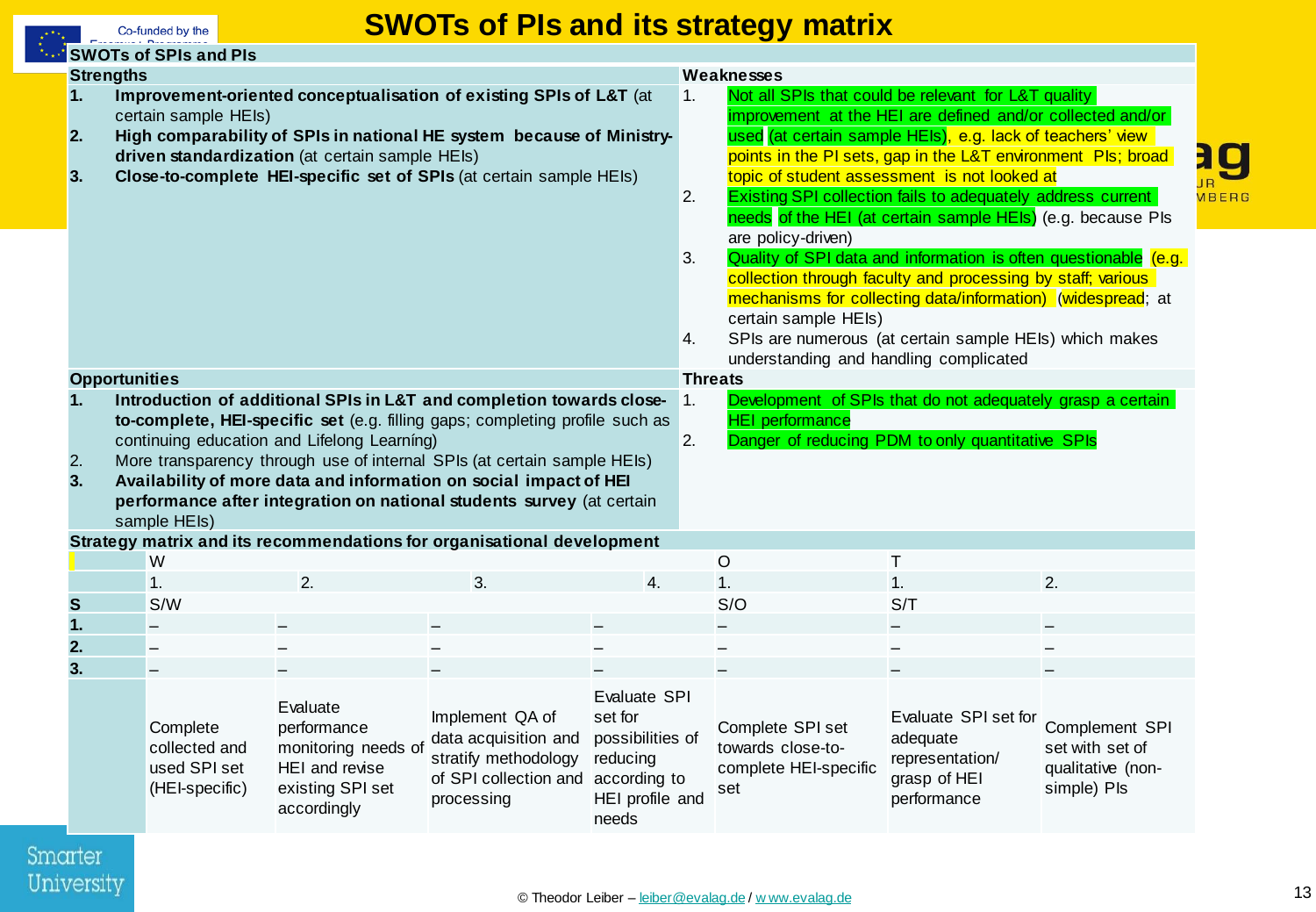![](_page_13_Picture_0.jpeg)

![](_page_13_Picture_1.jpeg)

## **Other most prominent/frequent weaknesses and threats**

- **Complicatedness of decision-making processes** because of institutionalized understanding of open-ended knowledge-based deliberative decision-making and acting in the collegial university of academics *(cannot be completely overcome)*) [W-SP]
- **Little joined-up working in PDM within the HEI** (at certain sample HEIs) [W-SP]
- Low involvement of users in the design and validation processes of the PDM-suggested improvements to be implemented (at certain sample HEIs) ) [W-SP]
- **Relevant PI data and information is not available to every relevant stakeholder** (at certain sample HEIs) [W-SP]
- There is a **bottleneck in communication** as performance data and information are accessible only to a few people (at certain sample HEIs) [W-PDM]
- **Lack of integrated PDM system** (e.g. data warehouse) of all PIs, instead **parallel island solutions**, i.e. numerous performance data and information is stored locally and in unstructured forms which makes it difficult to use it systematically and on an operational level (at certain sample HEIs) [W-PDM]
- **Dependence of performance data reporting on the commitment of programmes' directors** (at certain sample HEIs) [W-PDM]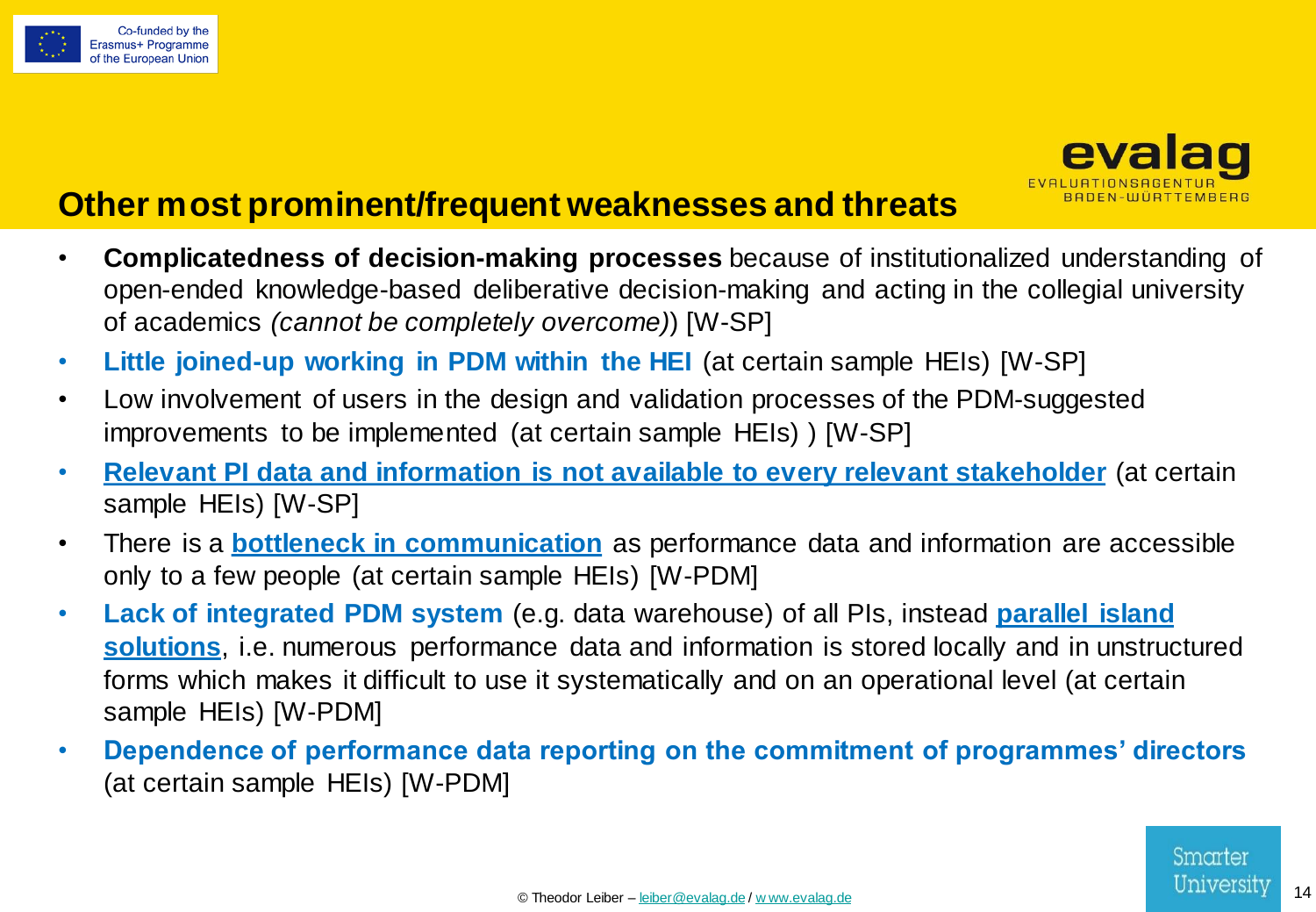![](_page_14_Picture_0.jpeg)

![](_page_14_Picture_1.jpeg)

## **Other most prominent/frequent weaknesses and threats**

- **Not all SPIs/PIs** that could be relevant for L&T quality improvement at the HEI **are defined and/or collected and/or used** [W-SPIs/PIs]
- **Existing SPI/PI collection fails to adequately address current needs** of the HEI (at certain sample HEIs) [W-SPIs/PIs]
- **Quality of SPI/PI data and information is often questionable** (e.g. collection through faculty and processing by staff; various mechanisms for collecting data/information) (widespread; at certain sample HEIs) [W-SPIs/PIs]
- **Development of SPIs/PIs that do not adequately grasp a certain HEI performance** [W-SPIs/PIs]
- **Danger of reducing DPDM to only quantitative SPIs** [W-SPIs/PIs]
- **Learning Analytics is in its very early infancy** (at most sample HEIs) [W-LA]
- **Various uncoordinated and/or incompatible software solutions in DPDM are used in the HEI** (at certain sample HEIs) [W-IT]
- **Resources allocated for the implementation and sustainability of the DPDM model are not enough** (at certain sample HEIs) [W-RES]
- **Implement and develop DPDM system in spite of limited resources and underfinancing** (at certain sample HEIs) [T-RES]
- Smarter • **Raise third-party funding and/or research projects for DPDM implementation and**  © Theodor Leiber – [leiber@evalag.de](mailto:leiber@evalag.de) / [w ww.evalag.de](http://www.evalag.de/) 15 **development** [T-RES]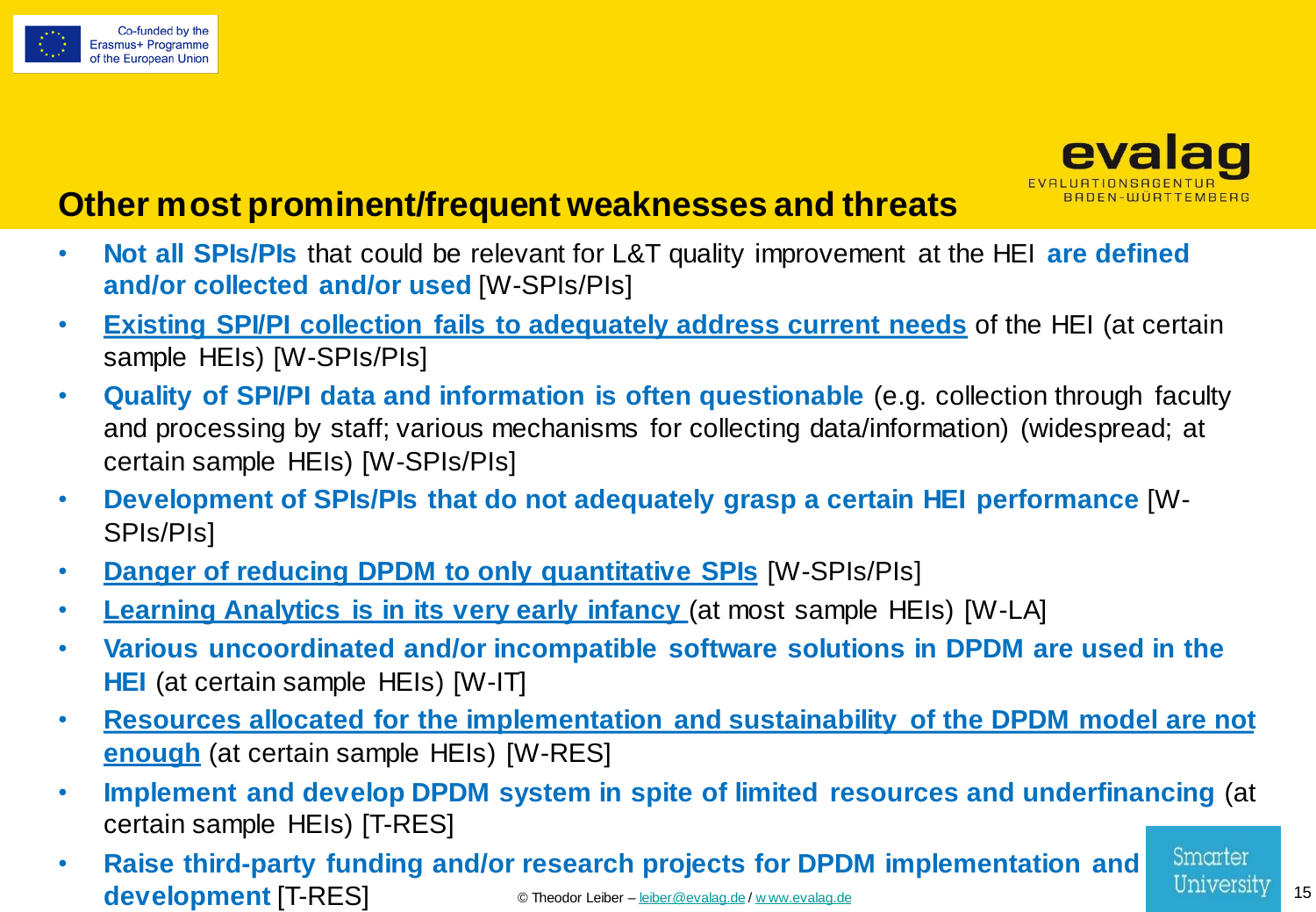![](_page_15_Picture_0.jpeg)

![](_page_15_Picture_1.jpeg)

## **Other most prominent/frequent weaknesses and threats**

- **Privacy concerns related to PDM models are not recognized** ("no sensibility for ethical issues") (at certain sample HEIs) [W-ETH]
- **Privacy concerns** (e.g. teacher evaluations; students' satisfaction; students' study success) **limit accessibility of performance data and information** *(cannot be avoided)* [T-ETH]
- **Different subject areas of the HEI are under different ministerial authorities** (e.g. medicine and other faculties) (at certain sample HEIs) [W-POL]
- **Available performance data and information is partly not analysed or analyses not published "because of policy decisions"** (at certain sample HEIs) [W-POL]
- **Imbalance towards policy-driven PIs** (at certain sample HEIs) [W-POL]
- **Ministry-driven PI sets which do not entirely fit the HEI's profile and needs** (at certain sample HEIs) [T-POL]
- **Ministry-driven changes in PDM of HE could restrict the autonomy of HEIs and faculties, e.g. in the context of PDM relating to debates about student fees, value for money etc.** (at certain sample HEIs) [T-POL]
- **"Hidden agendas" of HE politics for PDM** (e.g. policy-driven sets of PIs) (at certain sample HEIs) [T-POL]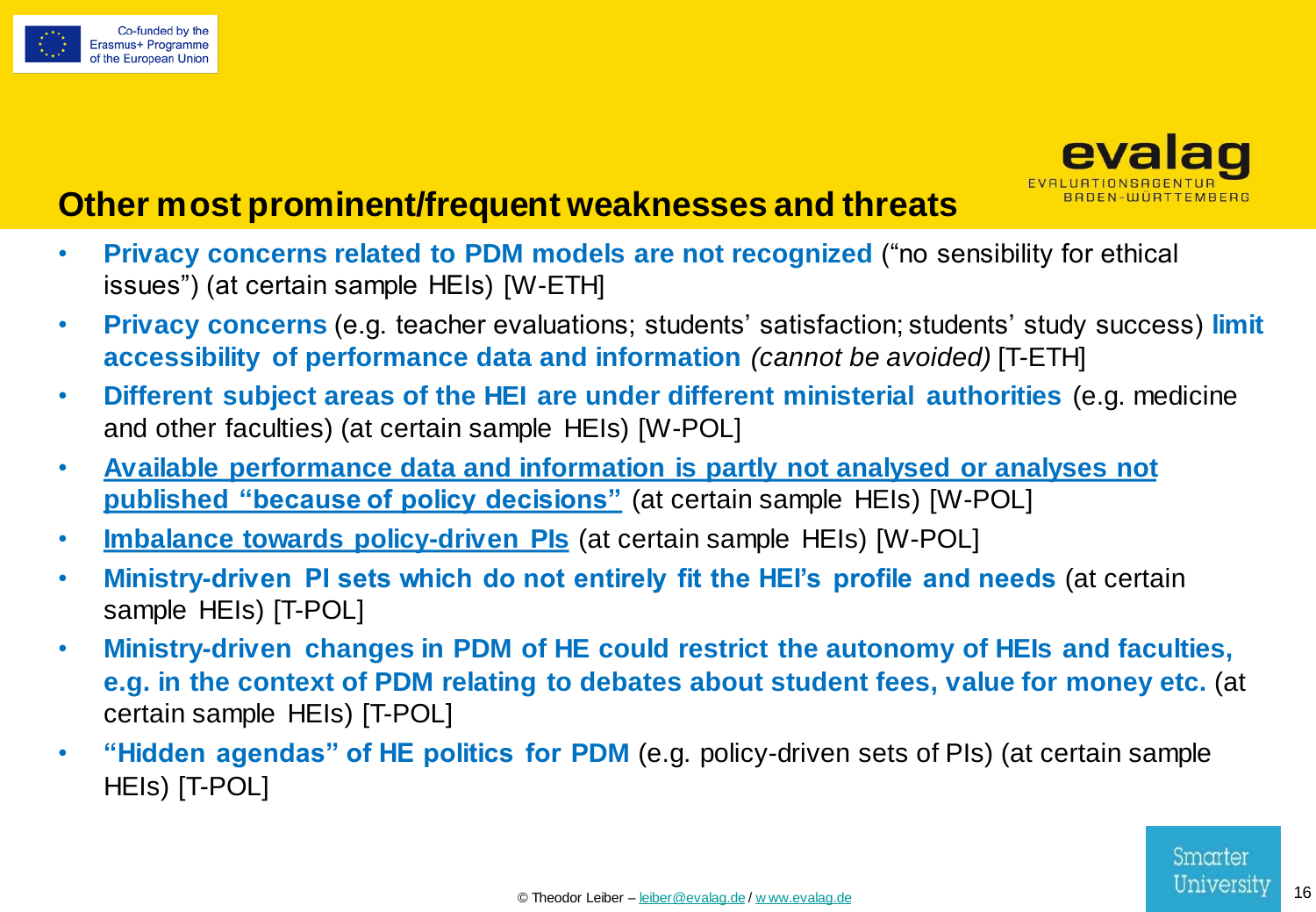![](_page_16_Picture_0.jpeg)

![](_page_16_Picture_1.jpeg)

# **Comprehensive PI set for L&T in HE**

Leiber, Theodor. (2019) "A general theory of learning and teaching and a related comprehensive set of performance indicators for higher education institutions." *Quality in Higher Education* (forthcoming/in press).

#### **Abstract**

… performance indicators are an indispensible element ... learning and teaching quality in higher education should be approached in a holistic way, namely across the four subdomains of learning and teaching environment, teaching processes, learning processes, and learning outcomes and their assessment. Performance indicators related to these areas must align with a synoptic understanding of learning and teaching comprising behavioural, information processing, cognitive, social (constructivism) and humanistic theories of learning. Selected issues from a comprehensive set of about *280 performance indicators for learning and teaching* are presented and contextualised. The indicators set resulted and emerged from critical reflection of research literature and *explorative surveys* of various informed and engaged stakeholders, from *14 public European universities*, and a *general theory of learning and teaching*.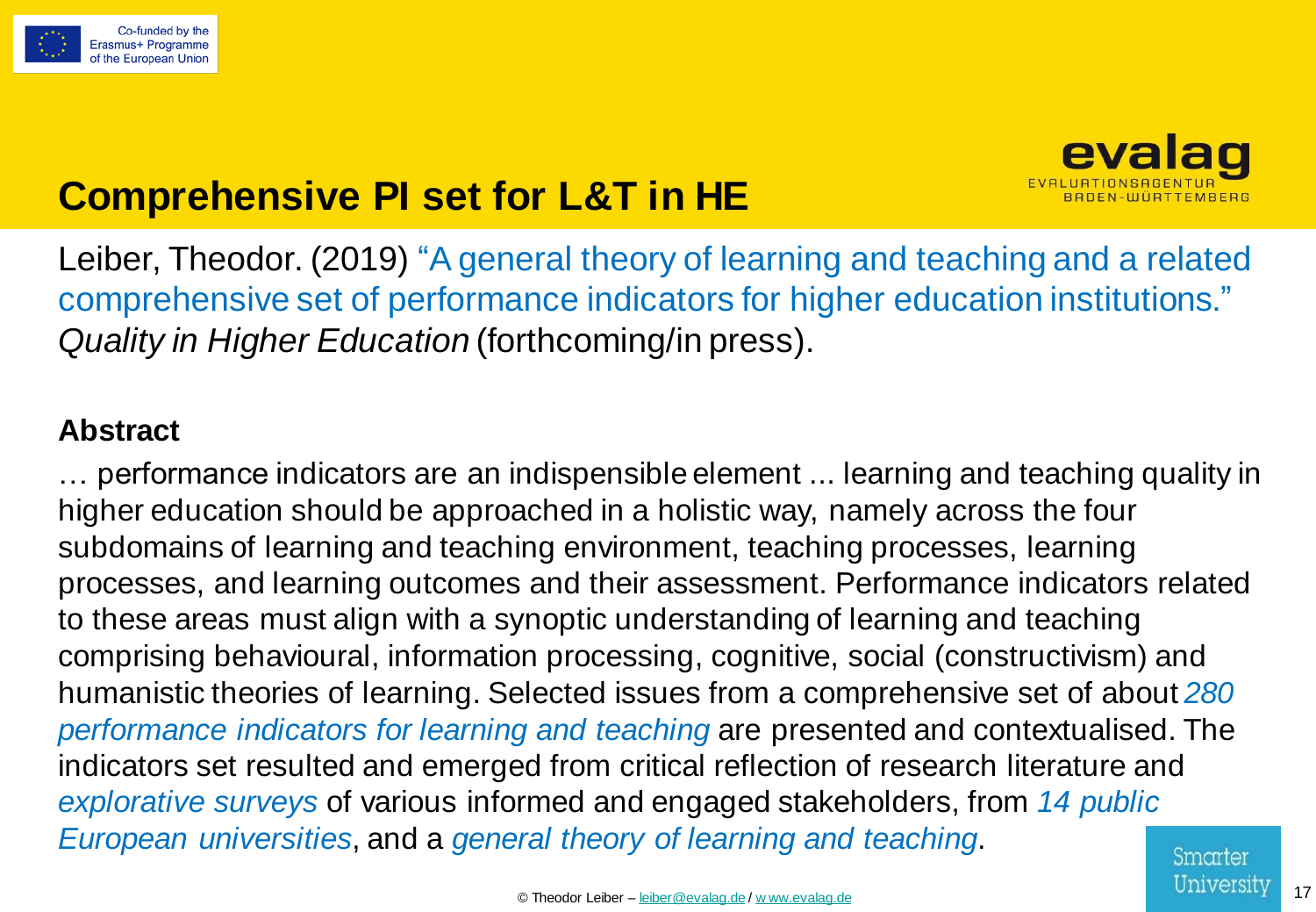![](_page_17_Picture_0.jpeg)

![](_page_17_Picture_1.jpeg)

## **Summary**

- Benchlearning and strategic SWOT analyses exhibit the need of several EBOCD initiatives to further develop, improve and refine the PDM models of the case study universities
- Thus, PDG & PDM in L&T have the following organisational transformation needs:
	- Procedures of data processing and communication, software platforms and responsible bodies for collecting and interpreting PIs must be (further) developed to improve quality as well as usability and accessibility of data and information. Particularly, there is a need for better organizing PDM systems that avoid multiple island solutions and unnecessary resources' consumption.
	- The 'real' performance monitoring needs of HEIs must be balanced with various policy demands originating from traditional disciplinary attitudes as well as from education politics.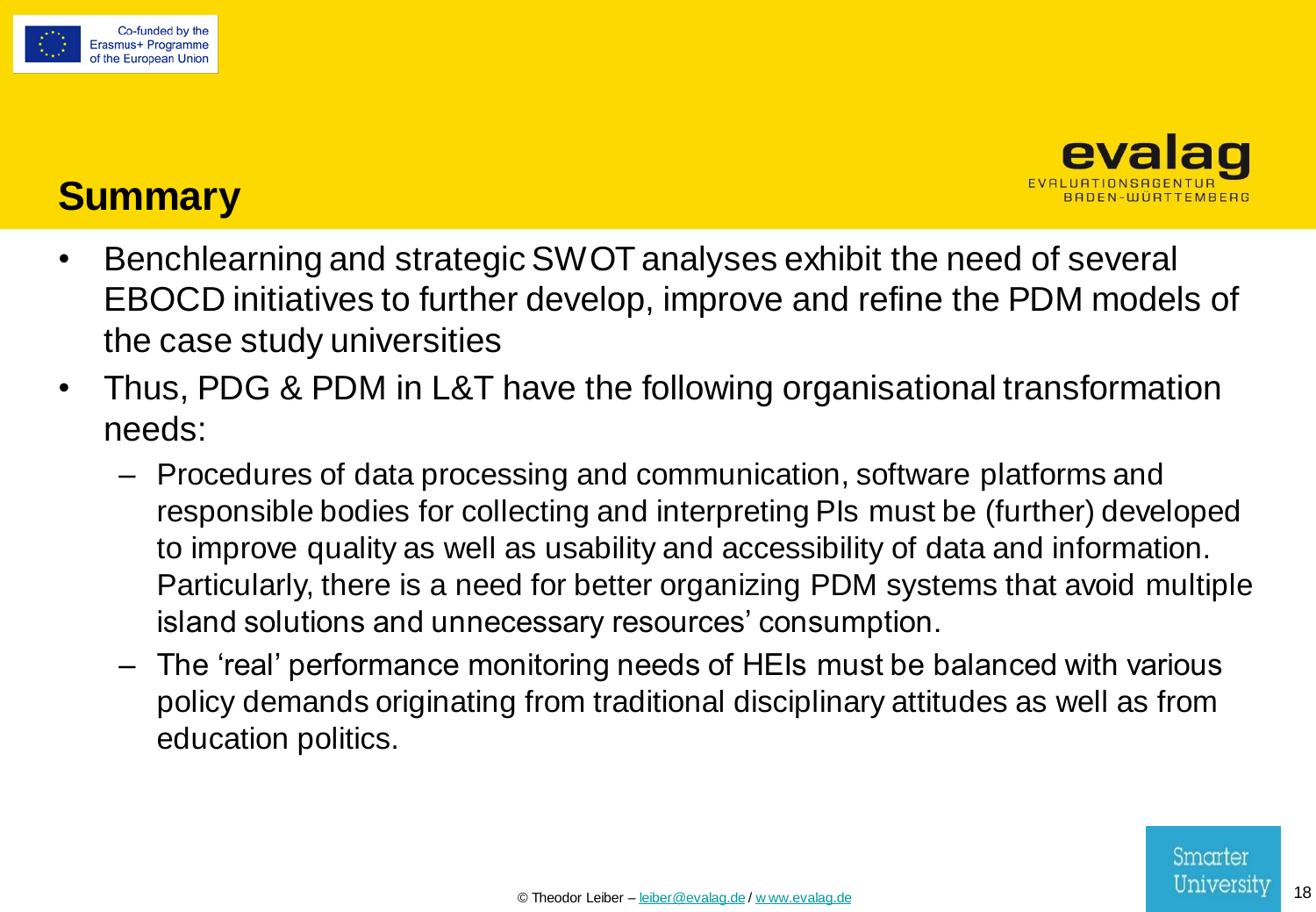![](_page_18_Picture_0.jpeg)

![](_page_18_Picture_1.jpeg)

## **Summary**

- Processes, bodies and human resources for fostering participative responsibility for PDM including more efficient decision-making of collegial bodies must be established.
- Educational strategies (mission, values, vision) must be established, including the prospects and ambiguities of PDM and Learning Analytics.
- Currently, the following success factors of PDM can be identified: justifiable belief in success promises of PDM; leadership engagement; reflected information ethics; financial climate. All of them are only present in rudimentary ways, or not at all, in the case study HEIs.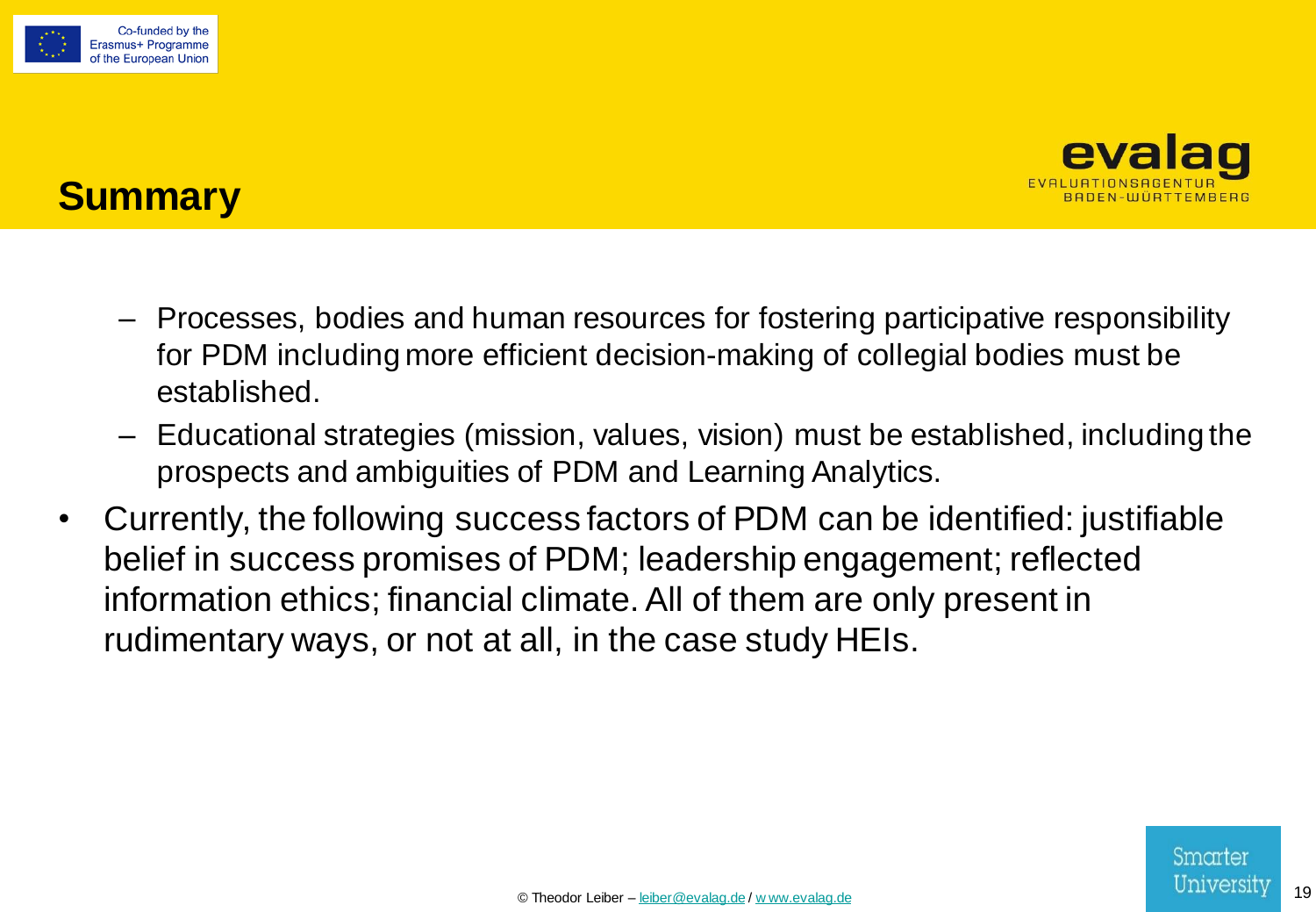![](_page_19_Picture_0.jpeg)

 $\bullet$   $\mathbb{R}$  .

• …

![](_page_19_Picture_1.jpeg)

# **Some limitations of the case study**

## *Limitations of SQELT project*

- SQELT project **limited in time** (33 months) and **money**
- **Time window too short for** PDG/PDM-related **EBOCD**
- Impact analysis more explorative than strict before-after comparison
- Fluid stakeholder participation in HEIs (particularly students)

## *Limitations of Benchlearning*

- Danger of **viewing BL as a one-time project**; **focusing on quantitative output data**; self-mirroring; emulating, mimicking competitors; fostering rat race
- **Organisations'inability** of readiness and flexibility **to implement change; inability of transparency and communication**; fear of detecting and exposing weaknesses (and threats)
- Problem of **complexity** and costs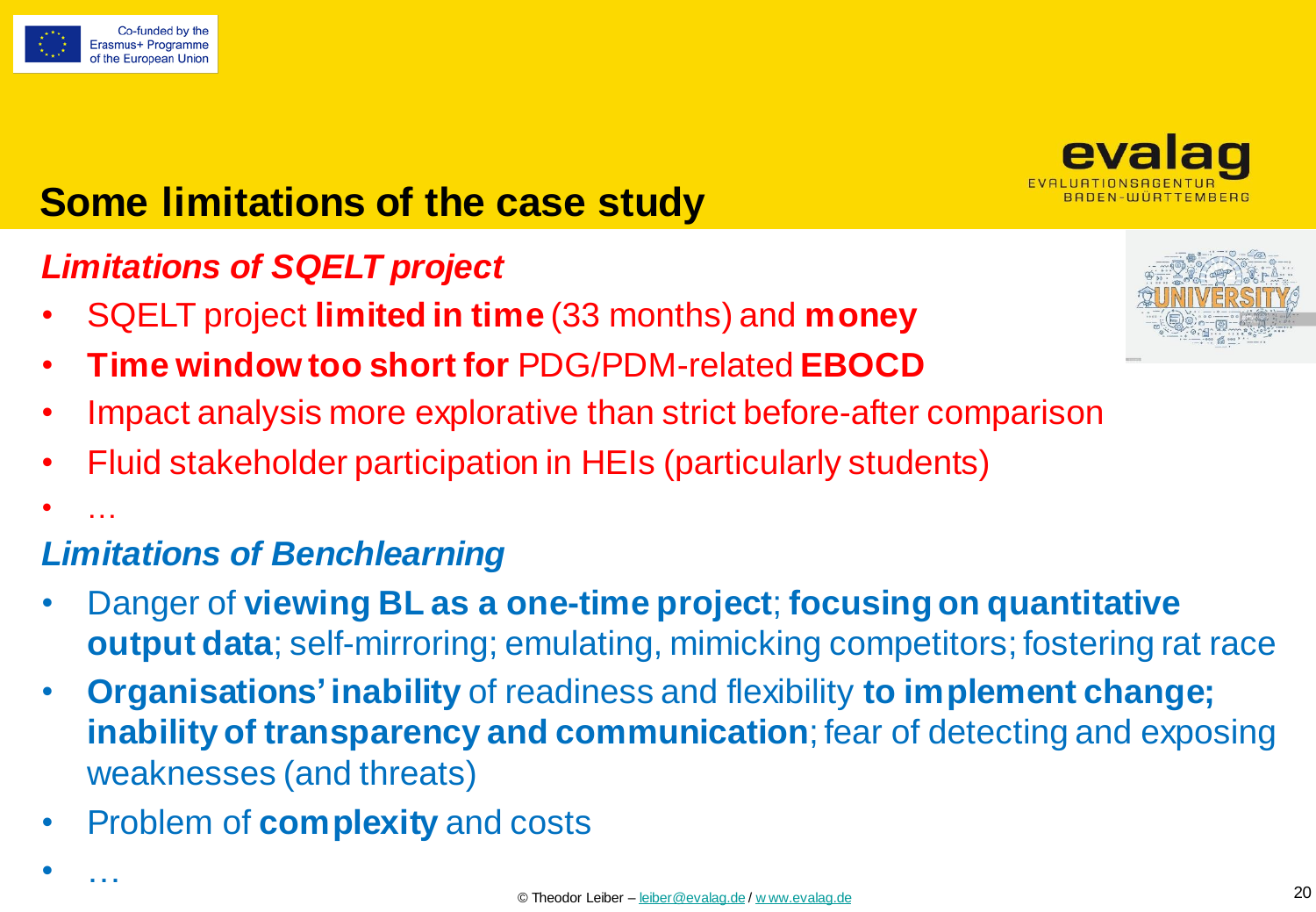![](_page_20_Picture_0.jpeg)

• …

![](_page_20_Picture_1.jpeg)

# **Some limitations of the case study**

## *Limitations of SWOT analysis*

![](_page_20_Picture_4.jpeg)

- SWOT analysis **may lack links to an implementation phase**
- SWOT analysis **may use unclear and ambigious words and phrases**
- Can inform strategic decisions but does not necessarily automatically offer solutions
- Though it is relatively cheap and focuses on the most important factors, SWOT analysis cannot replace more in-depth research
- SWOT execution becomes complicated if factors are uncertain or many-sided with respect to the four factor types of strengths, weaknesses, opportunities and threats
- SWOT analysis does not prioritise issues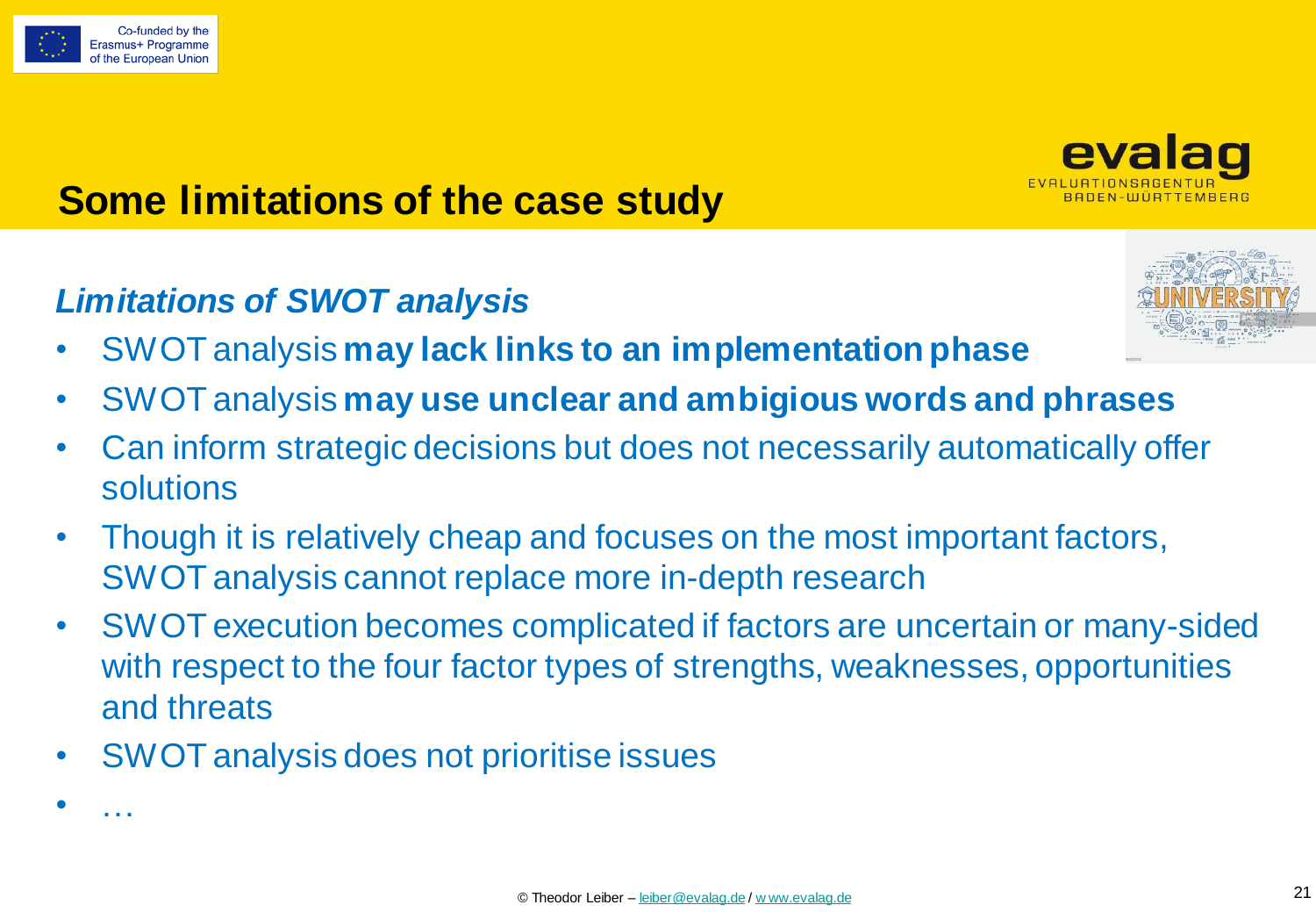![](_page_21_Picture_0.jpeg)

![](_page_21_Picture_1.jpeg)

#### **References**

- Alhassan, Ibrahim, David Sammon, and Mary Daly. 2016. "Data governance activities: an analysis of the literature." *Journal of Decision Systems* 25(S1), 64-75.
- Anand, G., and Rambabu Kodali. 2008. "Benchmarking the benchmarking models." *Benchmarking. An International Journal* 15(3), 257-291.
- Bak, Ozlem. 2012. "Universities: can they be considered as learning organizations?" *The Learning Organization* 19(2), 163-172.
- Behn, Robert D. 2003. "Why measure performance? Different purposes require different measures." *Public Administration Review* 63(5), 586- 606.
- Bell, Geoffrey G., and Linda Rochford. 2016. "Rediscovering SWOT's integrative nature: a new understanding of an old framework." *The International Journal of Management Education* 14(3), 310-326.
- Blackstock, Douglas, Nadine Burquel, Núria Comet, Matti Kajaste, Sérgio Machado dos Santos, Sandra Marcos, Marion Moser, Henri Ponds, Harald Scheuthle, and Luis Carlos Velón Sixto. 2012. *Internal quality assurance benchmarking*. Workshop Report No. 20. Brussels: European Association for Quality Assurance in Higher Education (ENQA).
- Camp, Robert C. 1994. *Benchmarking* [in German]. München: Hanser.
- Douglass, John Aubrey. 2016. *The New Flagship University. Changing the paradigm from global ranking to national relevancy*. Basingstoke: Palgrave Macmillan.
- Fernie, Scott, and Anthony Thorpe. 2007. "Exploring change in construction: supply chain management." *Engineering, Construction and Architectural Management* 14(4), 319-333.
- Francis, Graham, and Jacky Holloway. 2007. "What have we learned? Themes from the literature on best-practice benchmarking." *International Journal of Management Reviews* 9(3), 171-189.
- Franklin, Peter, Myra Hodgkinson, and Jim Stewart. 1998. "Towards universities as learning organisations". *The Learning Organization* 5(5), 228-238.
- Freytag, Per V., and Svend Hollensen. 2001. "The process of benchmarking, benchlearning and benchaction." *The TQM Magazine* 13(1), 25- 33.
- Gerring, John. 2004. "What is a case study and what is it good for?" The American Political Science Review 98(2), 341-354.
- Harrison, Helena, Melanie Birks, Richard Franklin, and Jane Mills. 2017. "Case study research: Foundations and methodological orientations. *Forum: Qualitative Social Research* 18(1): Art. 19. [http://www.qualitative-research.net/index.php/fqs/article/view/2655/4079;](http://www.qualitative-research.net/index.php/fqs/article/view/2655/4079) accessed 12 October 2018.